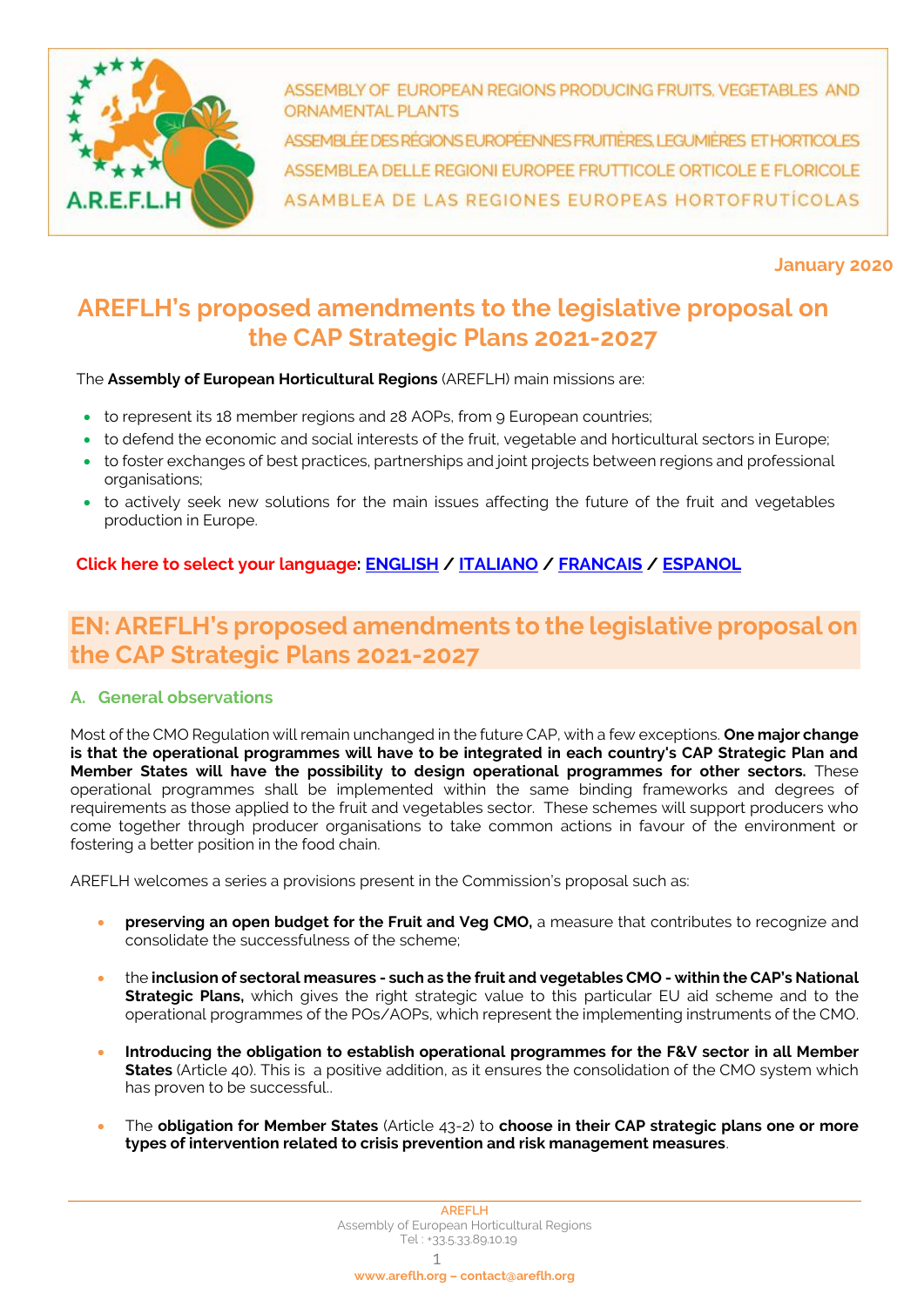However, several novelties present in the Commission's proposal, such as the **increased subsidiarity** granted to Member States in order to meet their specificities as well as its **strong environmental orientation**, need to be carefully reassessed if we wish to achieve realistic objectives.

Therefore, the aim of this document is to **propose a series of amendments to certain provisions present in the EC's legislative proposal that may have counterproductive or negative impacts on the fruit and vegetable sector**.

## **B. List of AREFLH's proposed amendments to the legislative proposal on the CAP Strategic Plans 2021-2027**

## **1. Article 39 point A: Scope**

The proposal's wording in this article only refers to fresh fruit and vegetable products listed in point (i) or Art 1(2) or Reg. 1308/2017 **but does not include fruit and vegetables destined to processing**. The latter represent important productions (tomato, green bean, pea) for several EU countries. Their Inclusion in this provision is therefore essential in order to provide a legal basis for the POs/APOs that manage such products.

**AMENDMENT to Article 39 point A:**

- **Text proposed by AREFLH**: *(a) fruit and vegetables sector, as referred to in point (i) of Article 1(2) of Regulation (EU) No 1308/2013, including fruit and vegetables for processing;*
- **2. Article 41: Delegated powers for additional requirements with regard to sectoral types of interventions**

The **current wording of this article would grant the Commission excessive powers to adopt secondary legislation** that can highly impact the fruit and vegetable sector. AREFLH affirms the need to maintain delegated regulations 891/2017 and 892/2017 which lay down specific provisions for the fruit and vegetable sector (e.g. Annex II ineligible expenditure and Annex III eligible expenditure). Furthermore, the preparation of specific delegated acts would make the preparation of the national Strategic Plans provided for by Article 43, paragraph 3, more homogeneous.

#### **AMENDMENT to Article 41, point A :**

• **Text proposed by AREFLH**: (a) ensuring the proper functioning of types of interventions laid down in this Chapter **and** *an efficient, targeted and sustainable support of producer organisations and their associations in the fruit and vegetable sector in accordance to Article 37 and 227 of Regulation 1308/2013.*

## **3. Article 42 : Objectives in the fruit and vegetable sector**

This article sets a list of objectives that shall be pursued in the F&V sector. Most objectives appear to be eccessively detailed and too centered on environmental objectives, in particular c), d) and e), which are also too similar (i.e. all sustainable production approaches can be categorized under both objectives c and d) and not enough on concentrating the supply and promoting market competitiveness.

#### **AMENDMENT to Article 42-1, points (B) and (C) :**

• **Text proposed by AREFLH**: *(b) concentration of supply and the placing on the market of the products of the fruit and vegetables sector, including through direct marketing; those objectives relate to the specific objectives set out in points (a), (b) and (c) of Article 6(1);*

*(c) research and development of sustainable production methods, including pest resilience, innovative practices boosting economic competitiveness and bolstering market developments; those objectives relate to the specific objectives set out in points (a), (b), (c) and (i) of Article 6(1) ;*

Also, objective h) represents a general public health concern rather than a direct competence of Producer Organizations. An operational programme is the result of strategic and commercial decisions made by businesses, in this case Producer Organisations. Hence, objective h) should rather be considered as a second degree objective and be collocated elsewhere in the proposal, perhaps within point g) on promotion and marketing of fruit and veg products.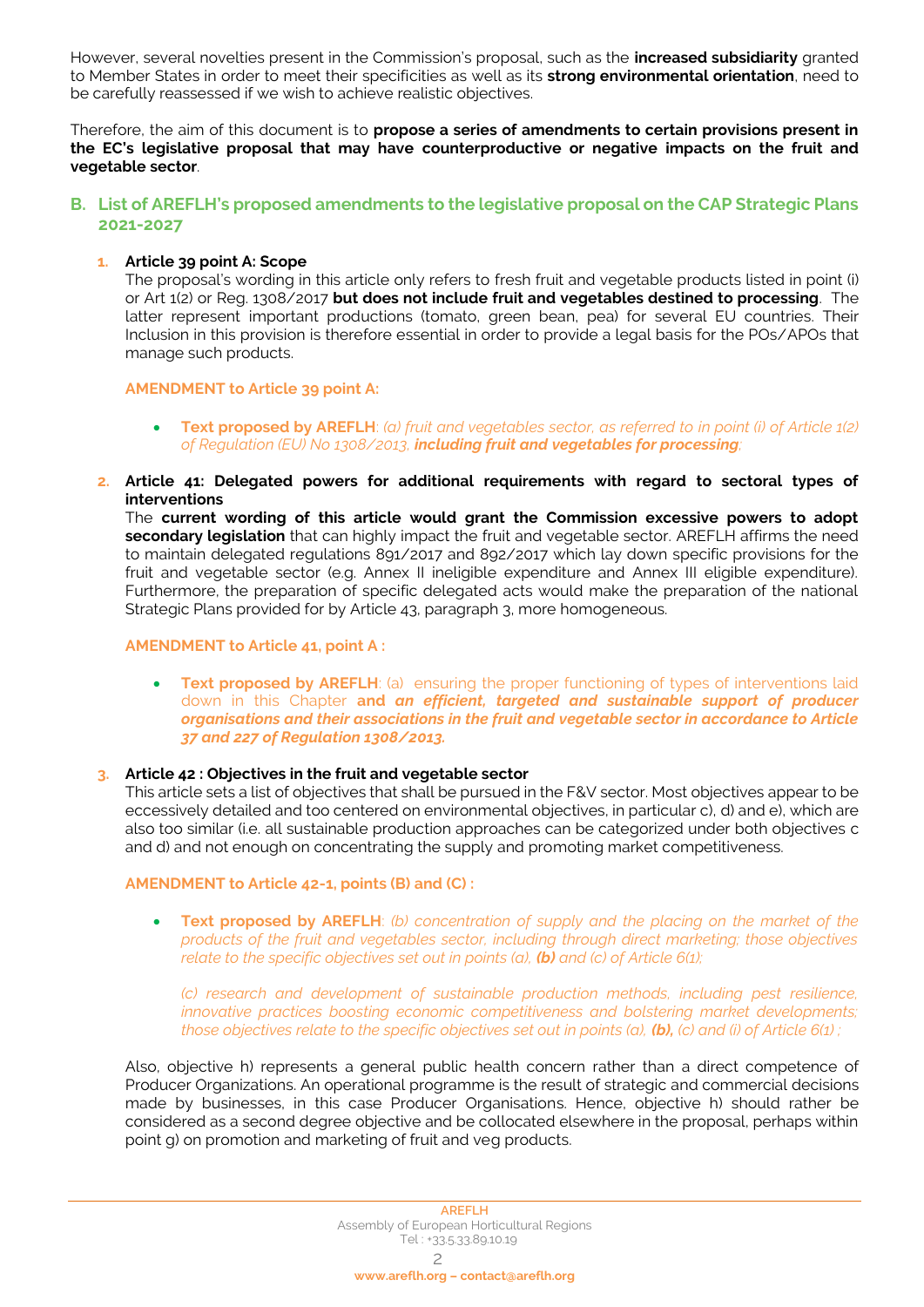## **AMENDMENT to Article 42, points (G) and (H):**

• **Text proposed by AREFLH**: *(g) promotion and marketing of the products of the fruit and vegetables sector in order to increase their consumption, whether in a fresh or processed form; those objectives relate to the specific objectives set out in points (b), (c) and (i) of Article 6(1);*

*(h): deleted*

#### **4. Article 43: Types of interventions in the fruit and vegetable sector**

Article 43-1: The list of interventions is lacking the inclusion of a specific "market competitiveness" measure linked to the objectives stated in Art.42. This measure should focus on production planning, concentration of supply, quality improvement etc, which represent the core competencies of POs/APOs. Some of the objectives stated in Art. 42 (a & b) do not have a fully corresponding intervention in Art.43 (only point A of Art. 43 partly covers those objectives) . In order to gain in terms of efficiency, it would be recommended to focus on "macro tools": for any objective (investments, R&D, promotion, advice, training) we need actions linked to one or more objectives stated in Art. 42. In any case, the interventions mentioned in this article shall not be exhaustive.

## **AMENDMENT to Article 43-1 point A (new):**

• **Text proposed by AREFLH**: (*a) actions to plan and adjust production to demand, particularly in terms of quality and quantity, of products of the fruit and vegetables sector, whether in a fresh or processed form*

**Article 43-2 point A**: Mutual funds are a crisis management and prevention tool, based on mutuality between farmers, which aims to stabilise market prices, prevent and manage crises in order to counter the negative effects linked to price and market volatility.. AREFLH highly welcomes the innovations brought by the Omnibus regulation, such as the possibility to benefit from community financial aid (up to 50%) for the replenishment of the mutual funds. However, **in order to ensure and reinforce the take up of this valuable tool, it is important that the initial capital stock of the mutual fund is also made eligible.**

#### **AMENDMENT to Article 43-2 point A:**

• **Text proposed by AREFLH**: *(a) setting up the initial capital stock and/or refilling of mutual funds by producer organisations and by associations of producer organisations recognised under Regulation (EU) No 1308/2013;*

#### **5. Article 44: Operational programmes**

**Article 44-7:** the setting of a percentage for each operational programme equal to 20% for environmental actions and 5% for research, at the current state of play, is hardly realistically achievable for POs and APOs. While considering the environmental objective, POs must be able to manage their operational programme in a manner that takes into account both its size and specific production features, elements. which do not always allow a percentage of expenditure to be applied in full to the total operational fund.

Several factors make it difficult to achieve this ambitious threshold:

- many environmental actions are already obligatory for POs and therefore cannot be considered as additional environmental actions in their operative programs. This obviously hinders the POs ability to execute environmental actions in their operative programs, since it is difficult to develop actions that are carried out annually and that are additional to the mandatory ones. Moreover, the fact that fruits and vegetables by themselves have a mitigating effect on climate change due to their capacity to fix CO2, unlike other agricultural sectors, must be taken into consideration.
- some investments do not meet the performance requirements to be validated as 'environmental' in the operational programmes although their positive effect is clearly proven (i.e. certain type of sprayers which save 3 to 7% - depending on the type of parcel - of all the products that go through them (without economic loss)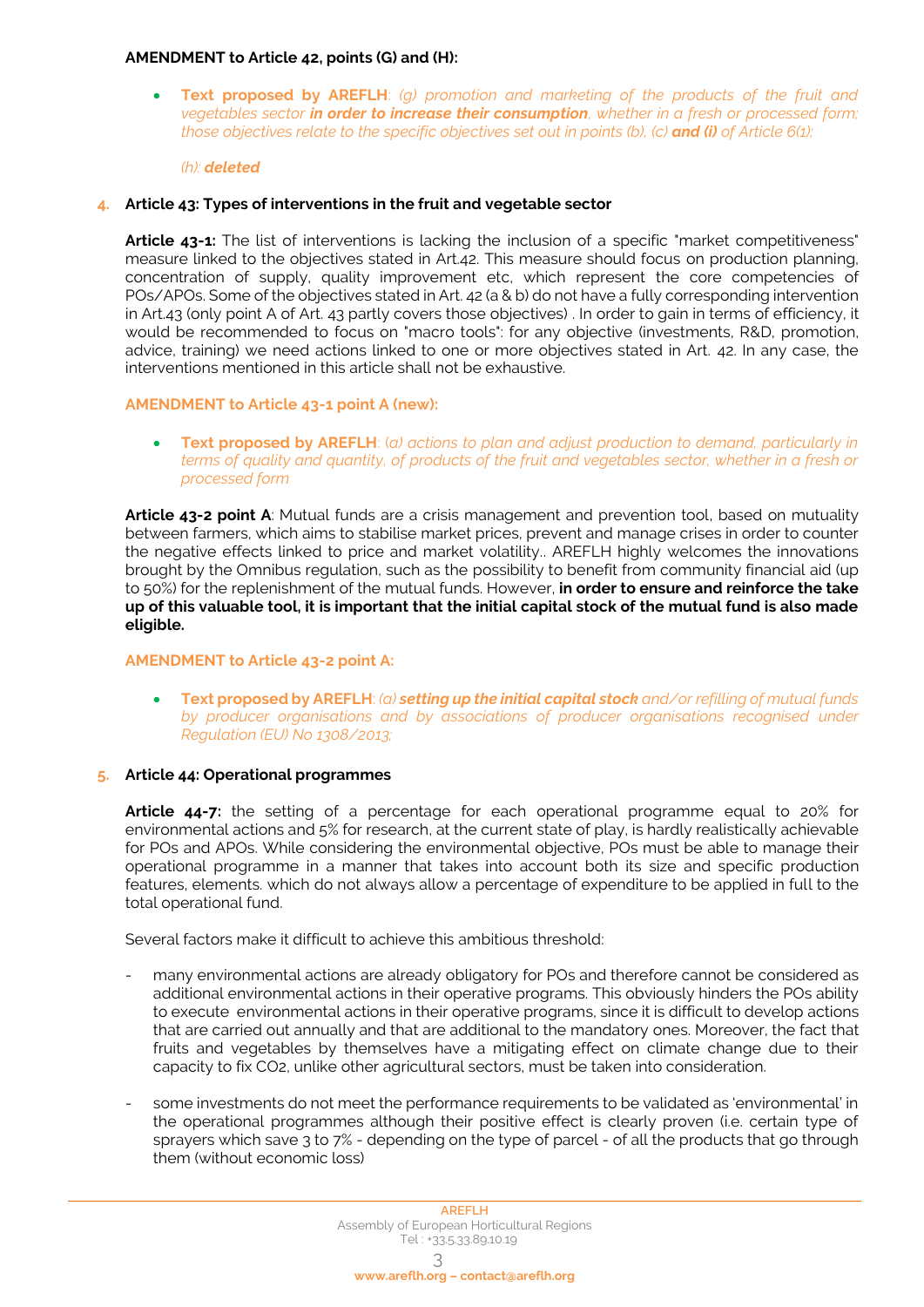- some environmental investments are not repeated every year: i.e. when a parcel is equipped with tensiometric probes that measure the soil's water needs, the investment remains for several years, but it only appears once in the operational programme. Same for water recycling materials in stations, which have a long lifespan (more than 10 years).
- in certain EU Member States, specific investments with environmental value made in the production companies and in the structures of processing and conservation of the products are currently not considered as environmental actions (i.e. acquisition of precision agricultural machines and the implementation of cultivation techniques that allow the reduction of the number of phytosanitary treatments, equipment to prevent pollution of the soil and water bodies, systems for active protection from pests, systems for the treatment and recovery of water for washing the products, energy efficiency interventions…
- some actions are covered by other sources of funding: MAECs, EAFRD's, investments in organic production….
- some actions are entirely funded with the POs own funds, such as grassing tests, development of prototypes targeting pest management….
- in certain EU Member States there is also the problem of vegetable crops in rotation: as vegetables are rotated with species that are not eligible in the OPs (potatoes, cereals, etc.), many actions and investments with high environmental value are ineligible because they concern all productions, eligible and not eligible (see example below**\*\***). Only greenhouse POs may be able to achieve these objectives provided that auxiliaries remain eligible.

## *\*\* For more information concerning this point, please refer to the attached position paper on the environmental framework of the fruit and vegetable CMO.*

## **AMENDMENT to Article 44-7 point A:**

• **Text proposed by AREFLH**: (*a) at least 15% of expenditure under operational programs covers the interventions linked to the objectives referred to in points (c), (d) and (e) of Article 42;*

**Article 44-7 point B:** This point should specify that the 5% quota dedicated to research expenditure also includes demonstrative and experimental activities in the field (in fact, the PO does not devote itself to basic research), which would allow the minimum limit to be reached more easily. Similarly, such expenditure should be voluntary and not mandatory.

In addition, it is essential to reiterate that the aid intensity of the CMO (up to 50% of expenditure incurred) is very disadvantageous if compared to other funding instruments (e.g. Rural Development Measure 16, or Horizon 2020) which can count on a much higher rate of financial support. Therefore, an increase in the aid intensity (e.g. 80%) for such measures would be desirable to encourage POs to implement this actions.

#### **AMENDMENT to Article 44-7 point B:**

• **Text proposed by AREFLH**: *(b) on a voluntary basis, 5% of expenditure under operational programs covers the intervention linked to the objective referred to in point (c) of Article 42 and benefits from an Union financial assistance limited to 80% of the actual expenditure incurred.*

## **6. Article 46: Union financial assistance in the F&V sector**

**Union financial assistance for POs, APOs and transnational APOs:** AREFLH believes that, in order to further stimulate the establishment of POs and APOs and strengthen their role in the food supply chain, the latter must benefit from higher EU co-financing rates.

Additionally, the recognition of a higher percentage of EU aid in the current proposal introduces a bonus solely for certain legal forms (APOs rather than POs) and for transnationality, without taking into account the real level of concentration.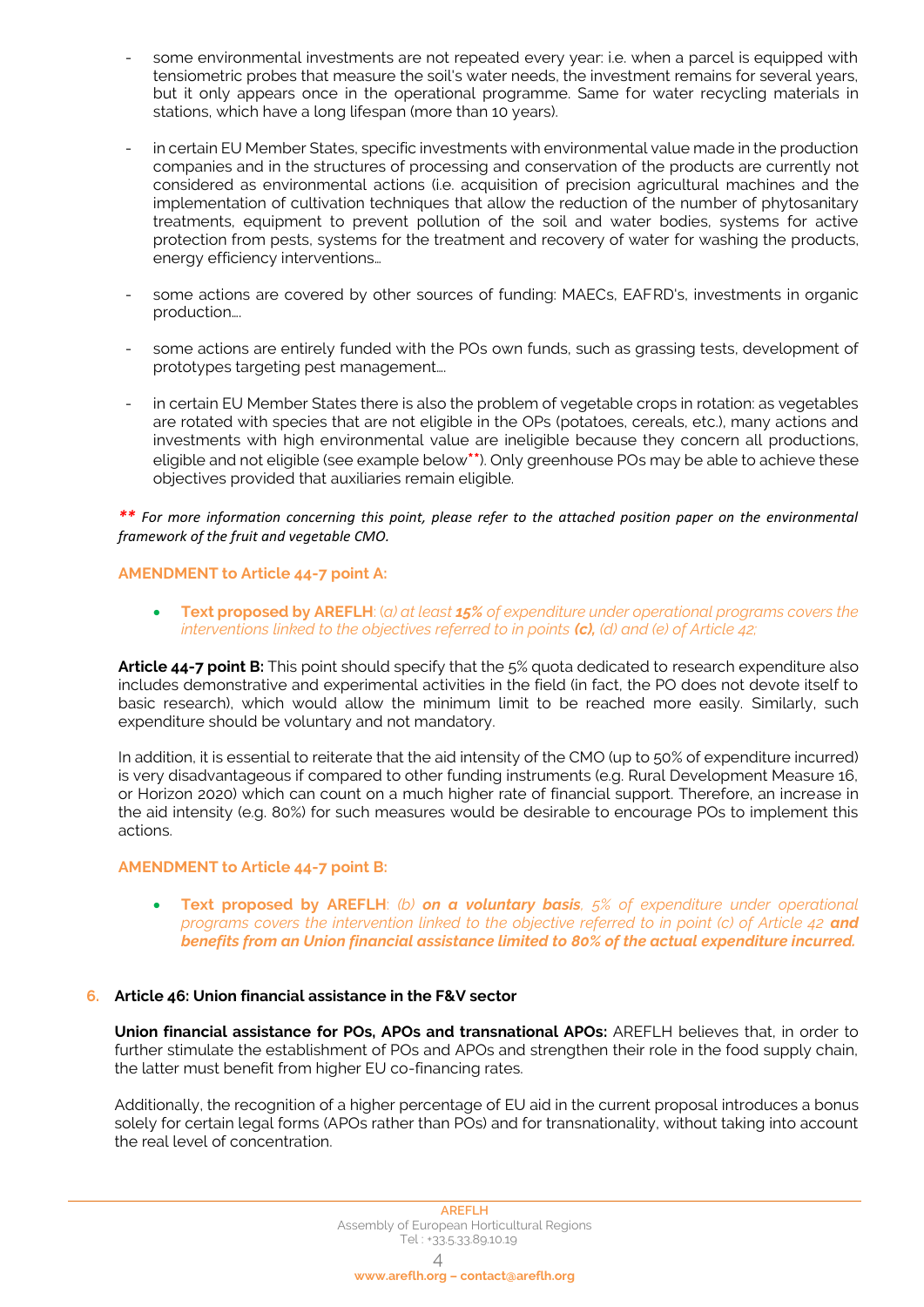Therefore, an APO composed of 2 POs with a VMP at the limit of the level allowed for recognition would obtain a significantly higher contribution than a PO that aggregates thousands of producers with a VMP above the national average. Similarly, under the proposal in question, a PO with a small proportion of producers established in another Member State would benefit from a higher contribution than a large APO which associates a higher number of producers in its own national territory.

Therefore, the Commission should consider, in addition to the 'legal form' criteria, an additional criteria related to the real level of aggregation (generated by APOs/POs and their subsidiaries) that takes into account the VMP and the number of members of the PO/APO.

## **AMENDMENT to Article 46-2 points A, B, C and D (new):**

• **Text proposed by AREFLH**: *The Union financial assistance shall be limited to: (a) 4,6% of the value of the marketed production of each producer organisation; (b) 5% of the value of marketed production of each association of producer organisations; (c) 5,5% of the value of marketed production of each transnational producer organisation or transnational association of producer organisations (d) 5,5% of the value of marketed production of each producer organisation or association of producer organisations that fulfills at least one of the following criteria:*

*i. a marketed production value greater than [.....] of the minimum marketed production value set at national level for the purposes of recognition;*

*ii. more than [....%] of the overall level of organisation of producers in its Member State, as defined in the annual report referred to in Article 54(b) of Delegated Regulation (EU) 2017/891.*

*In the case of authorized subsidiaries in accordance with Article 22(8)(b) of Delegated Regulation 891/2017, whose value of marketed production attributed to the various producer organisations holding their capital falls within the cases referred to in points (i) and (ii), the same increase shall be attributed in part for each parent producer organisation.*

*By way of derogation from the first subparagraph, the Union financial assistance may be increased as follows:* 

*(a) in the case of producer organisations, the percentage may be increased to 5,1% of the value of the marketed production, provided that the amount in excess of 4,6% of the value of marketed production is used solely for one or more interventions linked to the objectives referred to in points (c), (d), (e), (g), (h) and (i) of Article 42;* 

(b) in the case of associations of producer organisations, the percentage may be increased to **5.5%** *of the value of the marketed production, provided that the amount in excess of 5% of the value of the marketed production is used solely for one or more interventions linked to the objectives referred to in points (c), (d), (e), (g), (h) and (i) of Article 42 implemented by the association of producer organisations on behalf of its members;* 

*(c) in the case of transnational producer organisation or transnational association of producer organisations, the percentage may be increased to 6% of the value of the marketed production, provided that the amount in excess of 5,5% of the value of the marketed production is used solely for one or more interventions linked to the objectives referred to in points (c), (d), (e), (q), (h) and (i) of Article 42 implemented by the transnational producer organisation or transnational association of producer organisations on behalf of its members.* 

**Union financial assistance for APOs:** The following amendments aim to ensure that also associations of producer organisations are able to benefit from an increased percentage of community aid, thus contributing to reinforce their role as supply 'aggregators'.

## **AMENDMENT to Article 46-3 point A:**

• **Text proposed by AREFLH**: *(a) producer organisations and associations of producer organisations operating in different Member States implementing interventions linked to the objectives referred to in points (b) and (e) of Article 42 transnationally;*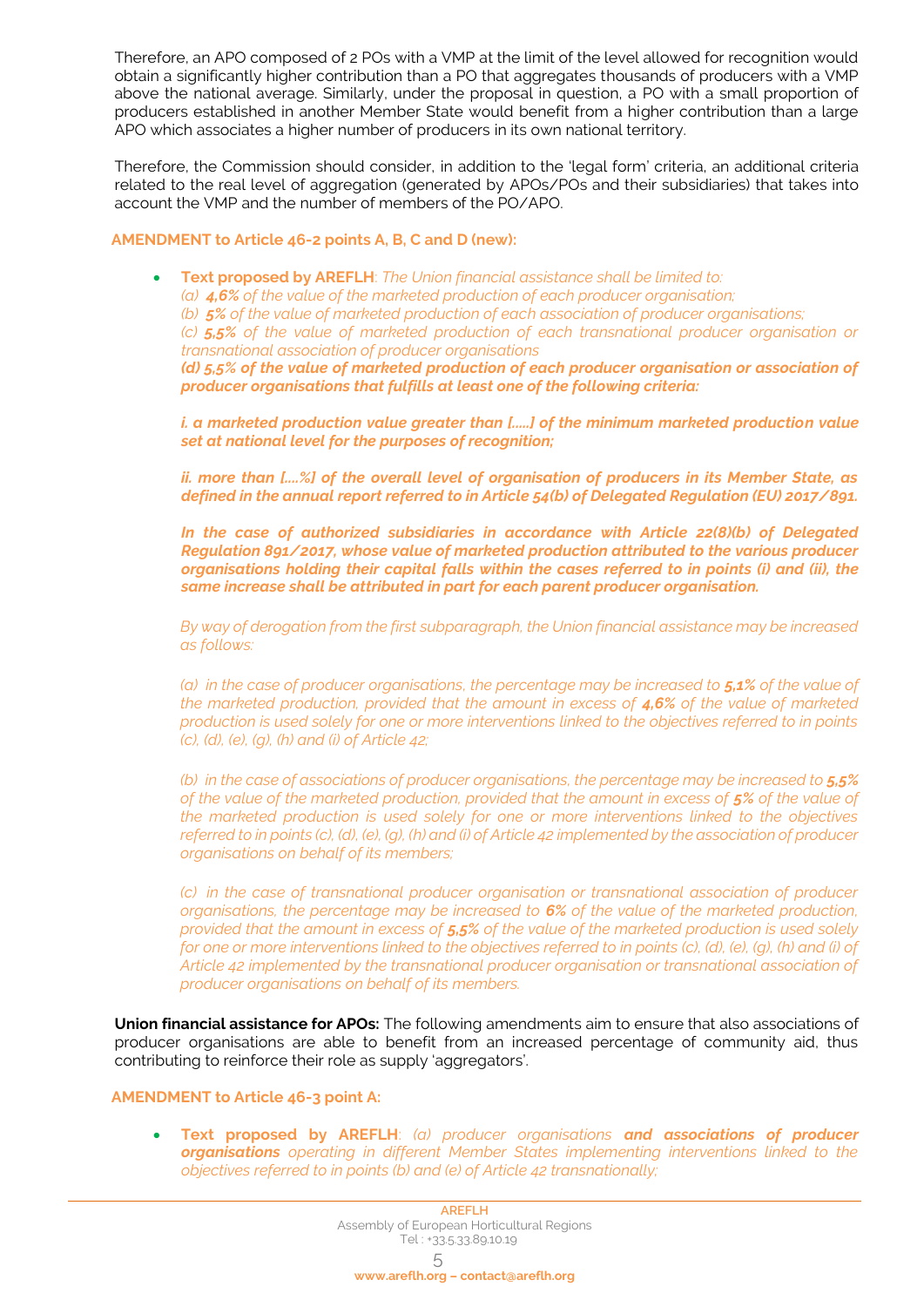#### **AMENDMENT to Article 46-3 point D:**

- **Text proposed by AREFLH**: *(d) operational program is for the first time implemented by a producer organization, an association of producer organisations or an association of producer organisations operating in different Member States recognised under Regulation (EU) No 1308/2013;*
- 7. **Securing the transition between the current regime and the future one for operational programmes**, considering that several of the national CMO strategies drawn up by Member States are active until 2023, with approved Operational Programmes that go beyond 2021. To this regard, operational programmes approved before the entry into force of the new CAP should follow the rules under which they were approved until their completion.

## **AMENDMENT to Article 44-8 (new):**

- **Text proposed by AREFLH**: *operational programmes approved before the entry into force of the present regulation should be governed in accordance to the regulations under which they were approved until their completion unless the producer association or association of producer organizations voluntarily decides to adopt this regulation.*
- 8. **Allowing the eligibility of index-based insurances** : Agriculture is highly exposed to hazards, particularly climatic and health hazards, which are multiplying, both in frequency and intensity.

Index-based insurances could - unlike "classic" insurance, which covers a damage, a loss, but does not make it possible to accurately assess the damage - be a more suitable method to guarantee crops. It does not cover a damage, the consequence, but the occurrence of a measurable element (temperature, rainfall,...), the cause. Index-baseds insurance can work with a high level of detail: one could imagine that it would be triggered if the temperature exceeds 30°C for at least 5 days between April 1 and 30 (which would correspond to a sensitive stage for a crop) or if rainfall exceeds 50 mm over a 48-hour period.

The risk calculation is based on "technical-mathematical" models and approved verification sites, for example, meteorological stations considered as "reference". Nevertheless, this requires the existence of sufficient sources to feed the models and the presence of a reference site nearby. Compensation is triggered if the verification site specified in the contract records the occurrence of the guaranteed problem.

#### **AMENDMENT to Article 43-2 (g):**

• **Text proposed by AREFLH:** *(g) harvest insurance, including index-based insurances that cover the occurrence of a measurable hazard, that contributes to safeguarding producers' incomes where there are losses as a consequence of natural disasters, adverse climatic events, diseases or pest infestations and at the same time ensuring that beneficiaries take necessary risk prevention measures;*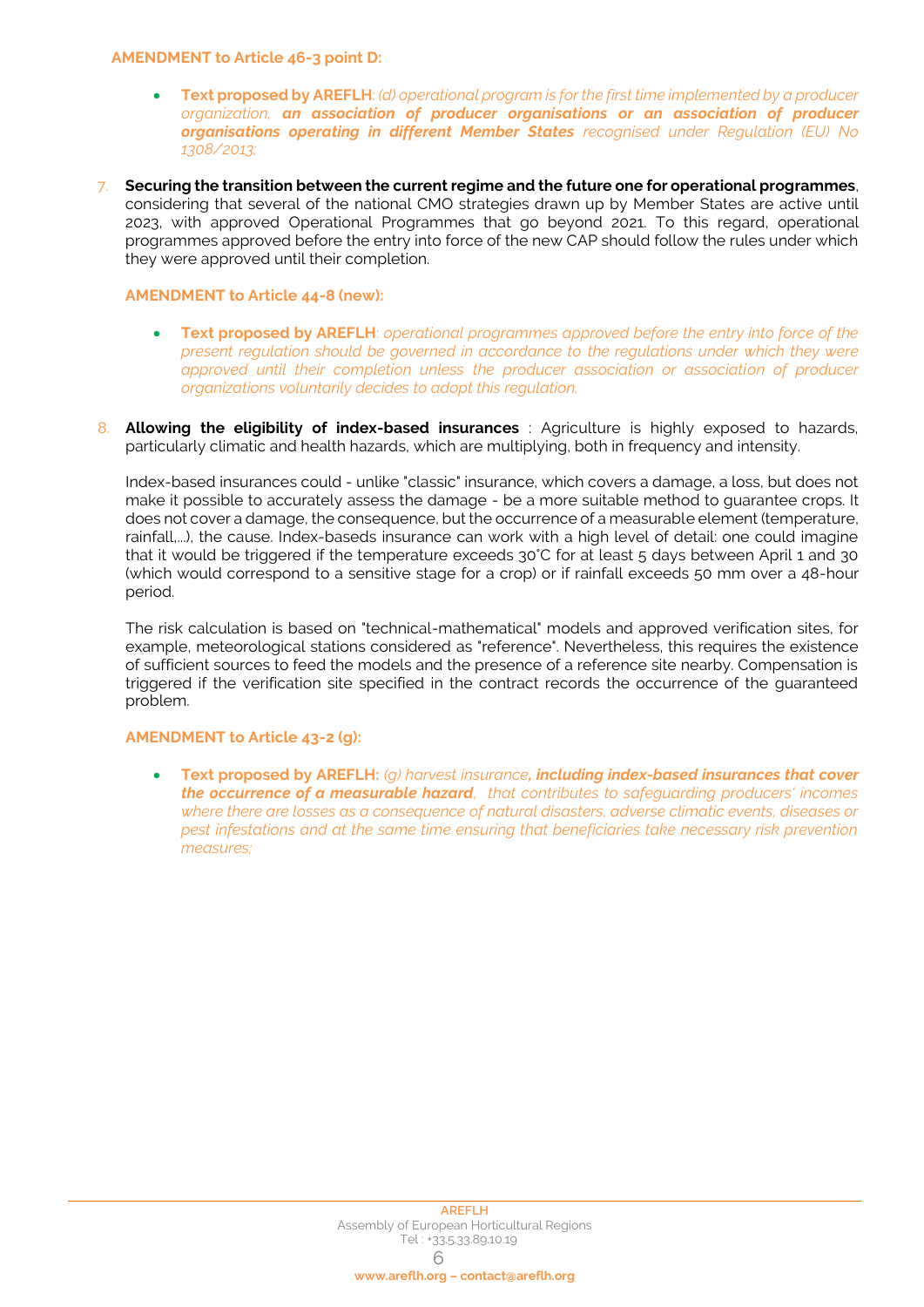# <span id="page-6-0"></span>**ITA: Emendamenti proposti da AREFLH alla proposta legislativa sui piani strategici della PAC 2021-2027**

## **A. Osservazioni generali**

La maggior parte del regolamento OCM rimarrà invariato nella futura PAC, con poche eccezioni. Un cambiamento importante è che i programmi operativi dovranno essere integrati nel piano strategico della PAC di ciascun paese e gli Stati membri avranno la possibilità di elaborare programmi operativi per altri settori, i quali dovranno essere attuati attraverso gli stessi quadri vincolanti e gli stessi livelli di requisiti di quelli applicati al settore ortofrutticolo. Tali programmi aiuteranno i produttori che si riuniscono attraverso le organizzazioni di produttori ad adottare azioni comuni a favore dell'ambiente nonché a promuovere una migliore posizione nella catena alimentare.

AREFLH accoglie con favore una serie di disposizioni presenti nella proposta della Commissione, come ad esempio:

- mantenimento di un bilancio aperto per l'OCM ortofrutta, una misura che contribuisce a riconoscere e consolidare il successo di questo regime;
- l'inclusione di misure settoriali come l'OCM ortofrutta nei piani strategici nazionali della PAC, che conferisce il giusto valore strategico a questo particolare regime di aiuti dell'UE e ai programmi operativi delle OP/APO, che rappresentano gli strumenti di attuazione dell'OCM.
- Introduzione dell'obbligo di istituire programmi operativi per il settore ortofrutticolo in tutti gli Stati membri (articolo 40). Si tratta di un'aggiunta positiva, in quanto garantisce il consolidamento del sistema dell'OCM che ha dato buoni risultati.
- L'obbligo per gli Stati membri (articolo 43-2) di scegliere nei rispettivi piani strategici della PAC uno o più tipi di intervento connessi alle misure di prevenzione delle crisi e di gestione dei rischi.

Tuttavia, diverse novità presenti nella proposta della Commissione, come la maggiore sussidiarietà concessa agli Stati membri per rispettare le proprie specificità e il forte orientamento ambientale, devono essere attentamente rivalutate se si vogliono raggiungere obiettivi realistici.

Pertanto, l'obiettivo del presente documento è quello di proporre una serie di modifiche ad alcune disposizioni presenti nella proposta legislativa comunitaria che possono avere un impatto controproducente o negativo sul settore ortofrutticolo.

## **B. Elenco delle modifiche proposte da AREFLH alla proposta legislativa sui piani strategici della PAC 2021-2027**

## **1. Articolo 39 - A: Campo di applicazione**

La formulazione della proposta in questo articolo si riferisce unicamente ai prodotti ortofrutticoli freschi di cui alla lettera i) dell'articolo 1, paragrafo 2 del regolamento 1308/2017, ma non comprende i prodotti ortofrutticoli destinati alla trasformazione. Questi ultimi rappresentano produzioni importanti (pomodoro, fagioli verdi, piselli) per diversi paesi dell'UE. La loro inclusione in questa disposizione è quindi essenziale per fornire una base giuridica alle OP/AOP che gestiscono tali prodotti.

**MODIFICA all'articolo 39, lettera A:**

- **Testo proposto da AREFLH:** *a) settore ortofrutticolo, di cui all'articolo 1, paragrafo 2, lettera i) del regolamento (UE) n. 1308/2013, compresi i prodotti ortofrutticoli destinati alla trasformazione;*
- **2. Articolo 41: Poteri delegati per stabilire requisiti supplementari con riguardo ai tipi di interventi settoriali**

L'attuale formulazione di questo articolo conferisce alla Commissione poteri eccessivi di adottare atti di diritto derivato che possono avere un forte impatto sul settore ortofrutticolo. AREFLH afferma la necessità di mantenere i regolamenti delegati 891/2017 e 892/2017 che stabiliscono disposizioni specifiche per il settore ortofrutticolo (ad esempio, allegato II, spese non ammissibili e allegato III, spese ammissibili). Inoltre, la preparazione di specifici atti delegati renderebbe più omogenea l'elaborazione dei piani strategici nazionali di cui all'articolo 43, paragrafo 3.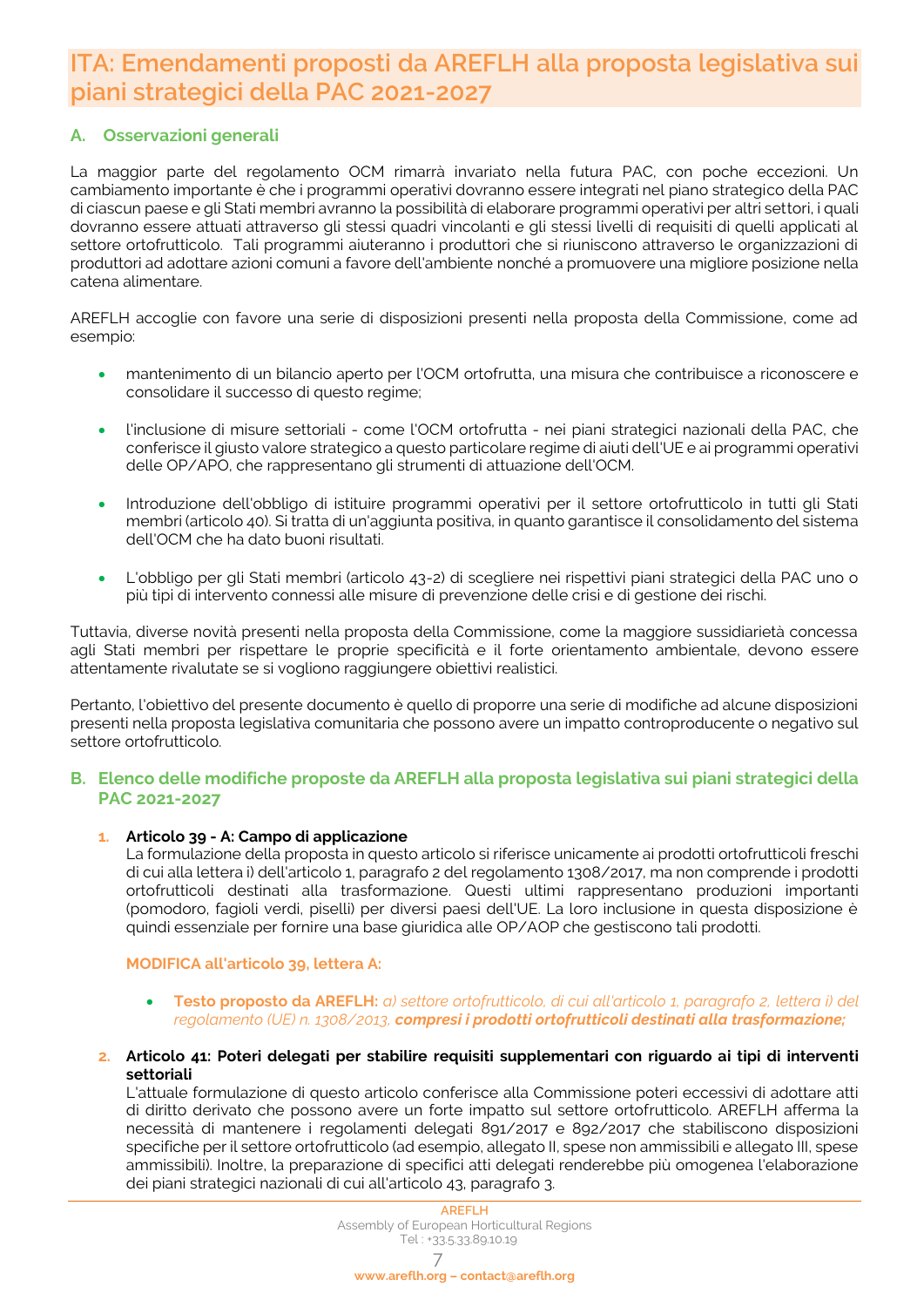#### **MODIFICA all'articolo 41, lettera A:**

• **Testo proposto da AREFLH:** *(a) la garanzia del corretto funzionamento dei tipi di interventi previsti nel presente capo nonché un sostegno efficace, mirato e sostenibile delle organizzazioni di produttori e delle loro associazioni nel settore ortofrutticolo a norma degli articoli 37 e 227 del regolamento 1308/2013.*

## **3. Articolo 42 : Obiettivi nel settore ortofrutticolo**

Questo articolo stabilisce un elenco di obiettivi da perseguire nel settore ortofrutticolo. La maggior parte degli obiettivi sono eccessivamente dettagliati e centrati su obiettivi ambientali, in particolare c), d) ed e), che sono anche molto simili tra di loro (ovvero gran parte degli approcci di produzione sostenibile possono essere classificati sia nell'ambito degli obiettivi c che d).

#### **MODIFICA all'articolo 42-1, lettere B e C :**

- **Testo proposto da AREFLH:** *b) concentrazione dell'offerta e immissione sul mercato dei prodotti del settore ortofrutticolo, anche attraverso la commercializzazione diretta; tali obiettivi riguardano gli obiettivi specifici di cui all'articolo 6, paragrafo 1, lettere a), b) e c);*
- *c) la ricerca e lo sviluppo di metodi di produzione sostenibili, compresa la resilienza ai parassiti, le pratiche innovative che rafforzano la competitività economica e l'evoluzione del mercato; tali obiettivi si riferiscono agli obiettivi specifici di cui all'articolo 6, paragrafo 1, lettere a), b), c) e i) ;*

Inoltre, l'obiettivo h) rappresenta una sfida generale di salute pubblica piuttosto che una competenza diretta delle organizzazioni di produttori. Un programma operativo è il risultato di decisioni strategiche e commerciali prese dalle imprese, in questo caso le Organizzazioni di produttori. Pertanto, l'obiettivo h) dovrebbe essere considerato come obiettivo di secondo grado ed essere collocato altrove nella proposta, magari all'interno del punto g) sulla promozione e la commercializzazione dei prodotti ortofrutticoli.

#### **MODIFICA dell'articolo 42, lettere G) e H):**

• **Testo proposto da AREFLH:** *g) promozione e commercializzazione dei prodotti del settore ortofrutticolo per aumentarne il consumo, sotto forma fresca o trasformata; tali obiettivi riguardano gli obiettivi specifici di cui all'articolo 6, paragrafo 1, lettere b), c) e i);*

#### *h): soppresso*

#### **4. Articolo 43: Tipologie di intervento nel settore ortofrutticolo**

**Articolo 43-1:** Nell'elenco degli interventi manca l'inclusione di una specifica misura di "competitività sul mercato" legata agli obiettivi di cui all'articolo 42. Questa misura dovrebbe concentrarsi sulla pianificazione della produzione, sulla concentrazione dell'offerta, sul miglioramento della qualità, ecc. che rappresentano le competenze fondamentali delle OP/AOP. Alcuni degli obiettivi indicati nell'articolo 42 (a & b). 42 (a & b) non hanno un intervento pienamente corrispondente nell'articolo 43 (solo il punto A dell'articolo 43 copre in parte tali obiettivi). Al fine di guadagnare in termini di efficienza, si raccomanda di concentrarsi su "macro strumenti": per qualsiasi obiettivo (investimenti, R&S, promozione, consulenza, formazione) sono necessarie azioni legate ad uno o più obiettivi indicati nell'articolo. 42. In ogni caso, gli interventi citati in questo articolo non devono intendersi come esaustivi.

#### **MODIFICA all'articolo 43-1, lettera A (nuova):**

• **Testo proposto da AREFLH:** *a) azioni per pianificare e adeguare la produzione alla domanda, in particolare in termini di qualità e quantità, di prodotti del settore ortofrutticolo, freschi o trasformati.*

**Articolo 43-2, lettera A:** i fondi di mutualizzazione sono uno strumento di gestione e prevenzione delle crisi, basato sulla mutualità tra agricoltori, che mira a stabilizzare i prezzi di mercato, prevenire e gestire le crisi per contrastare gli effetti negativi legati alla volatilità dei prezzi e dei mercati.. AREFLH accoglie con grande favore le innovazioni introdotte dal regolamento Omnibus, come la possibilità di beneficiare di un aiuto finanziario comunitario (fino al 50%) per la ricostituzione dei fondi di mutualizzazione. Tuttavia,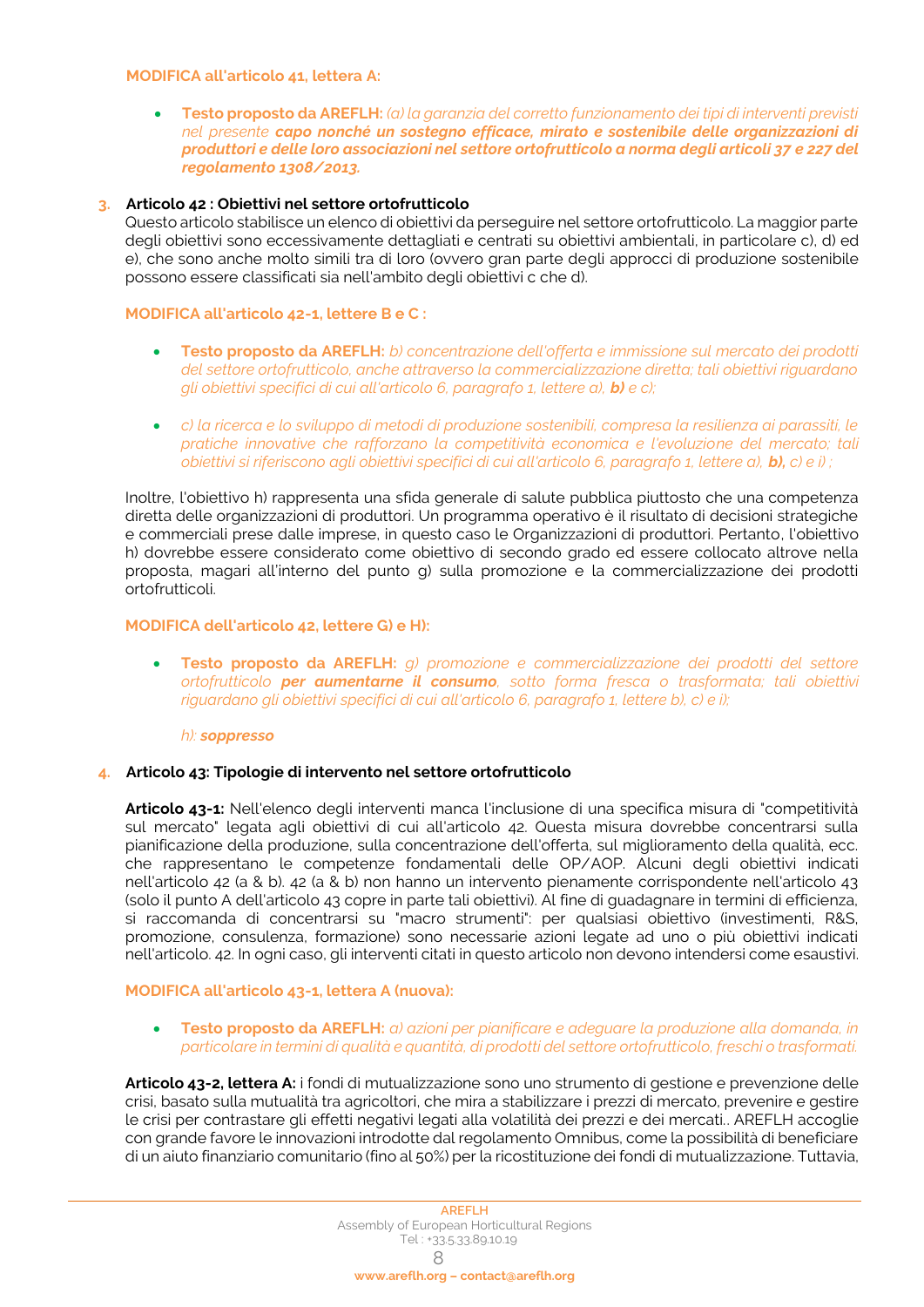per garantire e rafforzare l'utilizzo di questo prezioso strumento, è importante che anche lo stock di capitale iniziale del fondo comune di mutualizzazione sia reso ammissibile.

#### **MODIFICA dell'articolo 43-2, lettera A:**

• **Testo proposto da AREFLH:** *a) costituzione dello stock di capitale iniziale e/o ricostituzione dei fondi di mutualizzazione da parte delle organizzazioni di produttori e delle associazioni di organizzazioni di produttori riconosciute ai sensi del regolamento (UE) n. 1308/2013;*

## **5. Articolo 44: Programmi operativi**

**Articolo 44-7:** la fissazione di una percentuale per ciascun programma operativo pari al 20% per le azioni ambientali e al 5% per la ricerca, allo stato attuale della situazione, è difficilmente realizzabile per le OP e le AOP. Nel considerare l'obiettivo ambientale, le OP devono essere in grado di gestire il loro programma operativo in modo da tener conto sia delle dimensioni che delle caratteristiche specifiche della produzione, elementi che non sempre consentono di applicare integralmente una percentuale della spesa al fondo operativo totale.

Diversi fattori rendono difficile raggiungere questa soglia:

- molte azioni ambientali sono già obbligatorie per le OP e pertanto non possono essere considerate come azioni ambientali aggiuntive nei loro programmi operativi. Questo ovviamente ostacola la capacità delle OP di eseguire azioni ambientali nei loro programmi operativi, poiché è difficile sviluppare azioni che vengono svolte annualmente e che si aggiungono a quelle obbligatorie. Inoltre, va tenuto in considerazione il fatto che frutta e verdura da sole hanno un effetto mitigante sui cambiamenti climatici grazie alla loro capacità di fissare il CO2, a differenza di altri settori agricoli.

- alcuni investimenti non soddisfano i requisiti di performance per essere validati come "ambientali" nei programmi operativi anche se il loro effetto positivo è chiaramente dimostrato (ad esempio alcuni tipi di irroratrici che permettono di risparmiare dal 3 al 7% - a seconda del tipo di parcella - di tutti i prodotti che le attraversano (senza perdite economiche).

- alcuni investimenti ambientali non si ripetono ogni anno: ad esempio, quando un appezzamento è dotato di sonde tensiometriche che misurano il fabbisogno idrico del suolo, l'investimento rimane per diversi anni, ma compare una sola volta nel programma operativo. Lo stesso vale per i materiali di riciclo dell'acqua nelle stazioni, che hanno una lunga durata di vita (oltre 10 anni).

- in taluni Stati Membri dell'UE, gli investimenti specifici con valore ambientale realizzati nelle aziende di produzione e nelle strutture di trasformazione e conservazione dei prodotti non sono attualmente considerati come azioni ambientali (es. acquisizione di macchine agricole di precisione e implementazione di tecniche colturali che consentono la riduzione del numero di trattamenti fitosanitari, attrezzature per prevenire l'inquinamento del suolo e dei corpi idrici, sistemi di protezione attiva da parassiti, sistemi di trattamento e recupero delle acque di lavaggio dei prodotti, interventi di efficienza energetica....).

- alcune azioni sono coperte da altre fonti di finanziamento: MAEC, FEASR, investimenti nella produzione biologica...

- alcune azioni sono interamente finanziate con fondi propri delle OP, come i test di inerbimento, lo sviluppo di prototipi per la gestione dei parassiti...

- in taluni Stati Membri dell'UE vi è anche il problema delle colture orticole a rotazione: poiché gli ortaggi sono ruotati con specie non ammissibili nei PO (patate, cereali, ecc.), motivo per il quale molte azioni e investimenti ad alto valore ambientale non sono ammissibili perché riguardano tutte le produzioni, ammissibili e non ammissibili. (cfr. esempio sotto\*\*). Solo le OP in serra dovrebbero essere in grado di raggiungere questi obiettivi, a condizione che gli ausiliari rimangano ammissibili.

*\*\* Per maggiori informazioni su questo punto, si rimanda al documento di posizione allegato sul quadro ambientale dell'OCM ortofrutta.*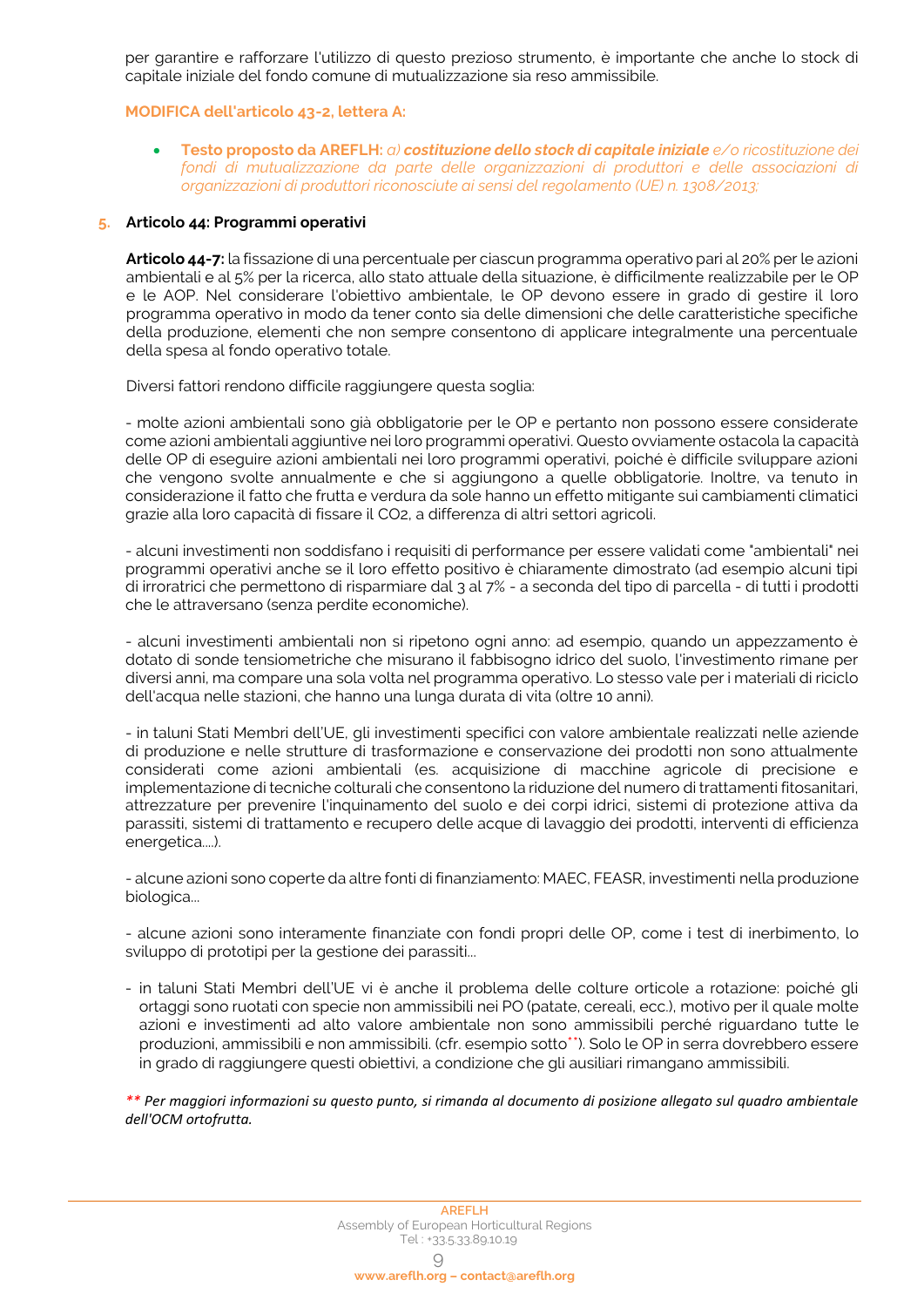#### **MODIFICA all'articolo 44-7, lettera A:**

• **Testo proposto da AREFLH:** *(a) almeno il 15% delle spese dei programmi operativi copre gli interventi connessi agli obiettivi di cui all'articolo 42, lettere c), d) ed e);*

**Articolo 44-7, lettera B**: Questo punto dovrebbe specificare che la quota del 5% dedicata alla spesa per la ricerca comprenda anche attività dimostrative e sperimentali sul campo (la OP non si dedica infatti alla ricerca di base), il che consentirebbe di raggiungere più facilmente il limite minimo. Analogamente, tali spese dovrebbero essere volontarie e non obbligatorie.

Inoltre, è essenziale ribadire che l'intensità di aiuto dell'OCM (fino al 50% delle spese sostenute) è molto svantaggiosa rispetto ad altri strumenti di finanziamento (ad esempio, la misura 16 dello sviluppo rurale o Horizon 2020) che possono contare su un tasso di sostegno finanziario molto più elevato. Pertanto, un aumento dell'intensità dell'aiuto (ad esempio pari all'80%) per tali misure sarebbe auspicabile per incoraggiare le OP ad attuare tali azioni.

#### **MODIFICA all'articolo 44-7, lettera B:**

• **Testo proposto da AREFLH:** *(b) su base volontaria, il 5% delle spese dei programmi operativi copre l'intervento connesso all'obiettivo di cui all'articolo 42, lettera c), e beneficia di un contributo finanziario dell'Unione limitato all'80% delle spese effettivamente sostenute.*

## **6. Articolo 46: assistenza finanziaria dell'Unione nel settore dell'ortofrutta**

**Assistenza finanziaria dell'Unione per le OP, AOP e AOP transnazionali:** AREFLH ritiene che, per stimolare ulteriormente la formazione di OP e AOP e rafforzare il loro ruolo nella catena di approvvigionamento alimentare, queste ultime devono beneficiare di tassi di cofinanziamento UE più elevati.

Inoltre, il riconoscimento di una percentuale più elevata di aiuti UE nella presente proposta introduce una maggiorazione solo per alcune forme giuridiche (AOP piuttosto che OP) e per la transnazionalità, senza tener conto del livello reale di aggregazione.

Pertanto, una AOP composta da due OP con un VPC al limite del livello consentito per il riconoscimento otterrebbe un contributo significativamente più elevato di un'OP che aggrega migliaia di produttori con un VPC superiore alla media nazionale. Analogamente, in base alla proposta in questione, un'OP con una piccola percentuale di produttori stabiliti in un altro Stato membro beneficerebbe di un contributo più elevato rispetto ad una grande OP che associa un numero maggiore di produttori nel proprio territorio nazionale.

Pertanto, la Commissione dovrebbe prendere in considerazione, oltre ai criteri relativi alla forma giuridica, un ulteriore criterio relativo al livello reale di aggregazione (generato dalle AOP/OP e dalle loro controllate) che tenga conto del VPC e del numero di membri dell'OP/AOP.

## **MODIFICA all'articolo 46-2, lettera A, B e C e D (nuovo):**

- **Testo proposto da AREFLH:** *L'aiuto finanziario dell'Unione èlimitato:* 
	- *(a) al 4,6% del valore della produzione commercializzata da ciascuna organizzazione di produttori;*

*(b) al 5% del valore della produzione commercializzata da ciascuna associazione di organizzazioni di produttori;* 

*(c) al 5,5% del valore della produzione commercializzata da ciascuna organizzazione di produttori transnazionale o associazione transnazionale di organizzazioni di produttori.* 

*(d) al 5,5% del valore della produzione commercializzata da ciascuna associazione di organizzazioni di produttori o ciascuna organizzazione di produttori che rispetti almeno uno dei seguenti parametri:*

*i. un valore di produzione commercializzata superiore a […..] del valore minimo della produzione commercializzata fissato a livello nazionale ai fini del riconoscimento;*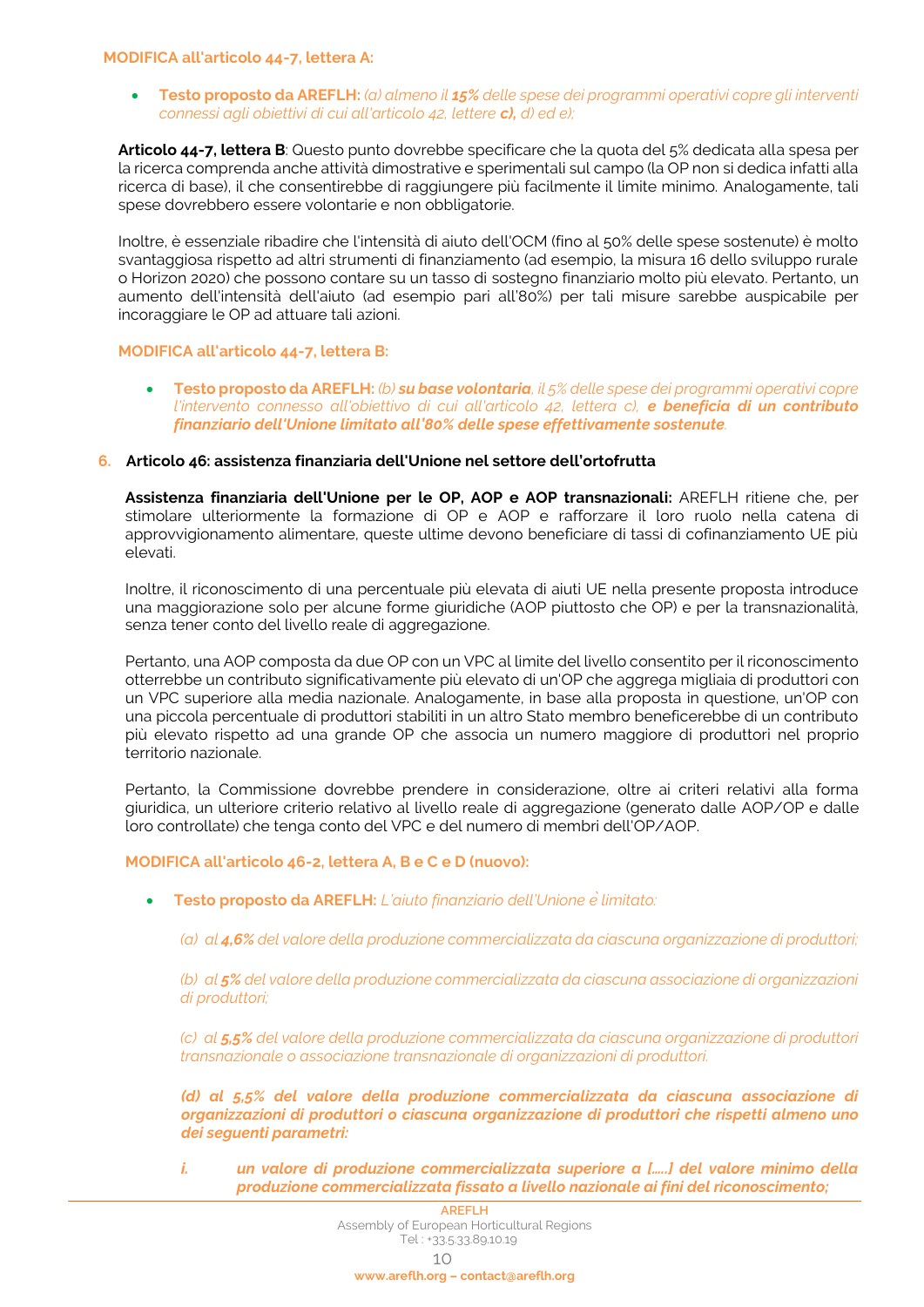*ii. una percentuale superiore al [….% ] del livello complessivo di organizzazione dei produttori del proprio Stato membro, come definita dalla relazione annuale cui all'articolo 54, lettera b), del regolamento delegato (UE) 2017/891.*

*Nel caso di filiali autorizzate ai sensi dell'articolo 22, comma 8 lettera b) del Regolamento delegato 891/2017 il cui valore di produzione commercializzata attribuita alle varie organizzazioni di produttori che ne detengono il capitale, rientri nei casi indicati ai punti i) e ii) la medesima maggiorazione verrà attribuita in quota parte per ciascuna organizzazione di produttori controllante.*

*In deroga al primo comma, l'aiuto finanziario dell'Unione puòessere aumentato come segue:* 

*(a) nel caso delle organizzazioni di produttori tale percentuale puòessere portata al 5,1% del valore della produzione commercializzata, a condizione che l'importo eccedente il 4.6% del valore della produzione commercializzata sia utilizzato unicamente per uno o più interventi connessi agli obiettivi di cui alle lettere c), d), e), g), h) e i) dell'articolo 42;* 

*(b) nel caso delle associazioni di organizzazioni di produttori tale percentuale puòessere portata al 5,5% del valore della produzione commercializzata, a condizione che l'importo eccedente il 5% del valore della produzione commercializzata sia utilizzato unicamente per uno o più interventi connessi agli obiettivi di cui alle lettere c), d), e), g), h) e i) dell'articolo 42, attuati dall'associazione di organizzazioni di produttori per conto dei propri aderenti;* 

*(c) nel caso dell'organizzazione di produttori transnazionale o dell'associazione transnazionale di organizzazioni di produttori, tale percentuale puòessere portata al 6% del valore della produzione commercializzata, a condizione che l'importo eccedente il 5,5% del valore della produzione commercializzata sia utilizzato unicamente per uno o piùinterventi connessi agli obiettivi di cui alle lettere c), d), e), g), h) e i) dell'articolo 42, attuati dall'organizzazione di produttori transnazionale o dall'associazione transnazionale di organizzazioni di produttori per conto dei propri aderenti.* 

**Assistenza finanziaria per le AOP:** I seguenti emendamenti mirano a garantire che anche le associazioni di organizzazioni di produttori possano beneficiare di una percentuale maggiore dell'aiuto comunitario, contribuendo così a rafforzare il loro ruolo di "aggregatori" dell'offerta.

#### **MODIFICA all'articolo 46-3, lettera A:**

• **Testo proposto da AREFLH:** *a) organizzazioni di produttori e associazioni di organizzazioni di produttori operanti in diversi Stati membri che attuano interventi connessi agli obiettivi di cui all'articolo 42, lettere b) ed e), a livello transnazionale;*

#### **MODIFICA dell'articolo 46-3, lettera D:**

- **Testo proposto da AREFLH:** *d) il programma operativo è attuato per la prima volta da un'organizzazione di produttori, da un'associazione di organizzazioni di produttori o da un'associazione di organizzazioni di produttori operante in diversi Stati membri riconosciuta a norma del regolamento (UE) n. 1308/2013*
- 7. **Assicurare la transizione tra il regime attuale e quello futuro dei programmi operativi**, considerando che molte delle strategie nazionali OCM elaborate dagli Stati membri sono attive fino al 2023, con programmi operativi approvati che vanno oltre il 2021. A questo proposito, i programmi operativi approvati prima dell'entrata in vigore della nuova PAC dovrebbero seguire le regole con cui sono stati approvati fino al loro completamento.

#### **MODIFICA all'articolo 44-8 (nuovo):**

• **Testo proposto da AREFLH:** *i programmi operativi approvati prima dell'entrata in vigore del presente regolamento dovrebbero essere disciplinati conformemente ai regolamenti in base ai quali sono stati approvati fino al loro completamento, salvo che l'associazione di produttori o l'associazione di organizzazioni di produttori non decida volontariamente di adottare il presente regolamento.*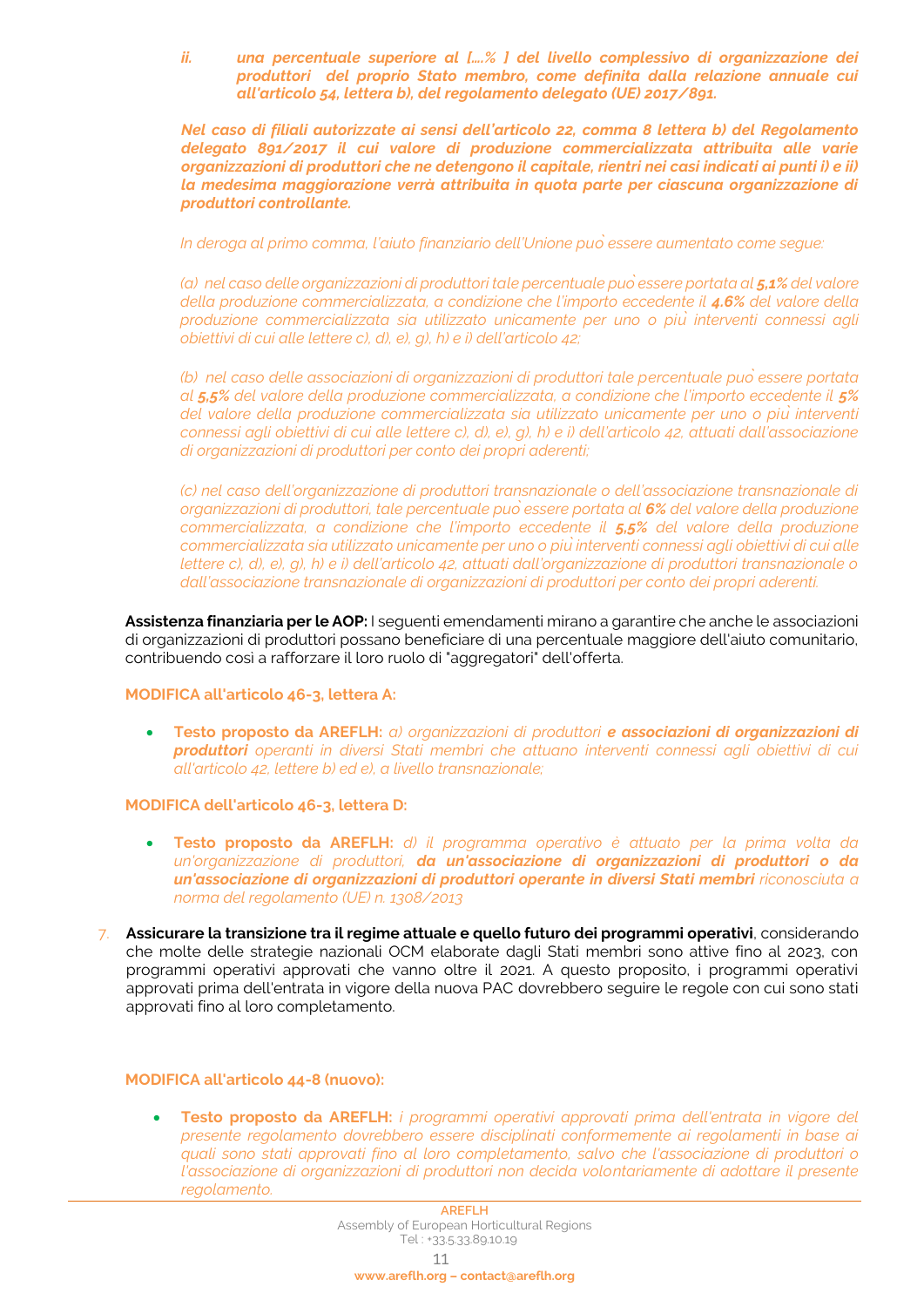8. **Consentire l'ammissibilità delle assicurazioni indicizzate**: l'agricoltura è fortemente esposta ai rischi, in particolare ai rischi climatici e sanitari, che si stanno moltiplicando, sia in termini di frequenza che di intensità. L'assicurazione "classica" copre un danno, una perdita, ma ha anche diversi limiti, uno dei quali è quello di essere in grado di valutare accuratamente il danno (specialmente per le colture vegetali). Così, dopo un episodio climatico, alcuni danni sono difficili da quantificare.

L'assicurazione indicizzata potrebbe - a differenza dell'assicurazione "classica", che copre un danno, una perdita, ma non permette di valutare accuratamente il danno - essere un metodo più adatto a garantire le colture. Non copre un danno, la conseguenza, ma il verificarsi di un elemento misurabile (temperatura, pioggia, ....), la causa.

L'assicurazione indice può funzionare con un alto livello di dettaglio: si potrebbe immaginare che verrebbe attivato se il termometro supera i 30°C per almeno 5 giorni tra il 1° aprile e il 30 aprile (che corrisponderebbe ad una fase sensibile di una coltura) o se le precipitazioni superano i 50 mm su un periodo di 48 ore.

Il calcolo del rischio si basa su modelli "tecnico-matematici" e siti di verifica approvati, ad esempio, stazioni meteorologiche considerate "di riferimento". Tuttavia, ciò richiede l'esistenza di fonti sufficienti per alimentare i modelli e la presenza di un sito di riferimento nelle vicinanze.

La compensazione viene attivata se il sito di verifica specificato nel contratto registra il verificarsi del problema garantito.

## **MODIFICA all'articolo 43-2, lettera g):**

• **Testo proposto dall'AREFLH:** *g) assicurazione del raccolto, compresa l'assicurazione indicizzata che copre il verificarsi di un rischio misurabile, contribuendo a tutelare i redditi dei produttori in caso di perdite causate da calamità naturali, condizioni climatiche avverse, fitopatie o infestazioni parassitarie garantendo al tempo stesso che i beneficiari adottino le necessarie misure di prevenzione dei rischi;*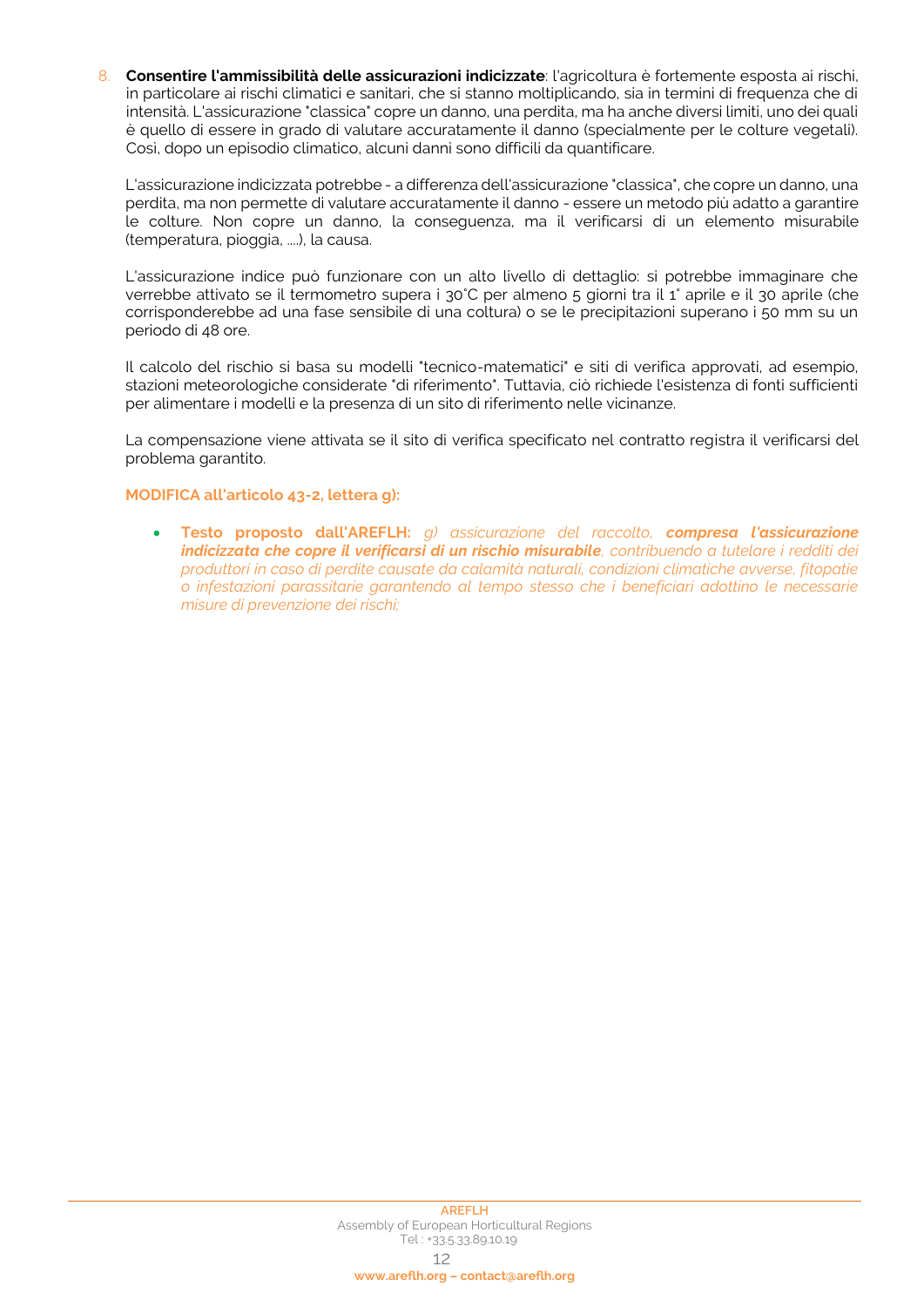# <span id="page-12-0"></span>**FR: Amendements proposés par l'AREFLH à la proposition législative sur les Plans stratégiques de la PAC 2021-2027**

## **A. Observations générales**

La plupart des dispositions du règlement OCM resteront inchangées dans la future PAC, à quelques exceptions près. L'un des changements majeurs est que les programmes opérationnels devront être intégrés dans le plan stratégique de la PAC de chaque pays et que les États membres auront la possibilité de concevoir des programmes opérationnels pour d'autres secteurs. Ces derniers devront etre mis en œuvre sous les mêmes cadres contraignants et degrés d'exigences que ceux appliquées au secteur des fruits et légumes. Ces régimes soutiendront les producteurs qui se regroupent par l'intermédiaire d'organisations de producteurs pour prendre des mesures communes en faveur de l'environnement ou pour favoriser une meilleure position dans la chaîne alimentaire.

L'AREFLH accueille favorablement une série de dispositions figurant dans la proposition de la Commission, telles que :

- préserver un budget ouvert pour l'OCM des fruits et légumes, une mesure qui contribue à reconnaître et à consolider la réussite du régime ;
- l'introduction de mesures sectorielles telles que l'OCM des fruits et légumes dans les plans stratégiques nationaux de la PAC, ce qui confère une valeur stratégique appropriée à ce régime d'aide communautaire particulier et aux programmes opérationnels des OP/AOP, qui sont les instruments de mise en œuvre de l'OCM.
- Introduire l'obligation d'établir des programmes opérationnels pour le secteur des fruits et légumes dans tous les États membres (article 40). Il s'agit d'un ajout positif, car il assure la consolidation du système de l'OCM qui a fait ses preuves.
- L'obligation pour les États membres (article 43-2) de choisir dans leurs plans stratégiques de la PAC un ou plusieurs types d'intervention liés à la prévention des crises et aux mesures de gestion des risques.

Toutefois, plusieurs nouveautés présentes dans la proposition de la Commission, telles que la subsidiarité accrue accordée aux États membres afin de répondre à leurs spécificités ainsi que sa forte orientation environnementale, doivent être soigneusement réévaluées si nous voulons atteindre des objectifs réalistes.

L'objectif du présent document est donc de proposer une série d'amendements à certaines dispositions de la proposition législative de la CE qui pourraient avoir des effets contre-productifs ou négatifs sur le secteur des fruits et légumes.

## **B. Liste des amendements proposés par l'AREFLH à la proposition législative sur les Plans stratégiques de la PAC 2021-2027**

## **1. Article 39, point A : Champ d'application**

Le libellé de la proposition dans cet article ne fait référence qu'aux fruits et légumes frais énumérés au point i) de l'article 1, paragraphe 2 du règlement 1308/2017 mais ne comprend pas les produits destinés à la transformation. Ces derniers représentent des productions importantes (tomates, haricots verts, pois) pour plusieurs pays de l'UE. Leur introduction dans cette disposition est donc essentielle afin de fournir une base juridique aux OP/AOP qui gèrent ces produits.

## **AMENDEMENT à l'article 39, point A :**

- **Texte proposé par l'AREFLH :** *a) secteur des fruits et légumes, visé à l'article 1er, paragraphe 2, point i) du règlement (UE) no 1308/2013 y compris les fruits et légumes à destination de la transformation ;*
- **2. Article 41 : Pouvoirs délégués concernant les exigences supplémentaires relatives aux types sectoriels d'interventions**

Le libellé actuel de cet article conférerait à la Commission des pouvoirs excessifs pour adopter une législation dérivée susceptible d'avoir un impact important sur le secteur des fruits et légumes. L'AREFLH affirme la nécessité de maintenir la réglementation déléguée 891/2017 et 892/2017 qui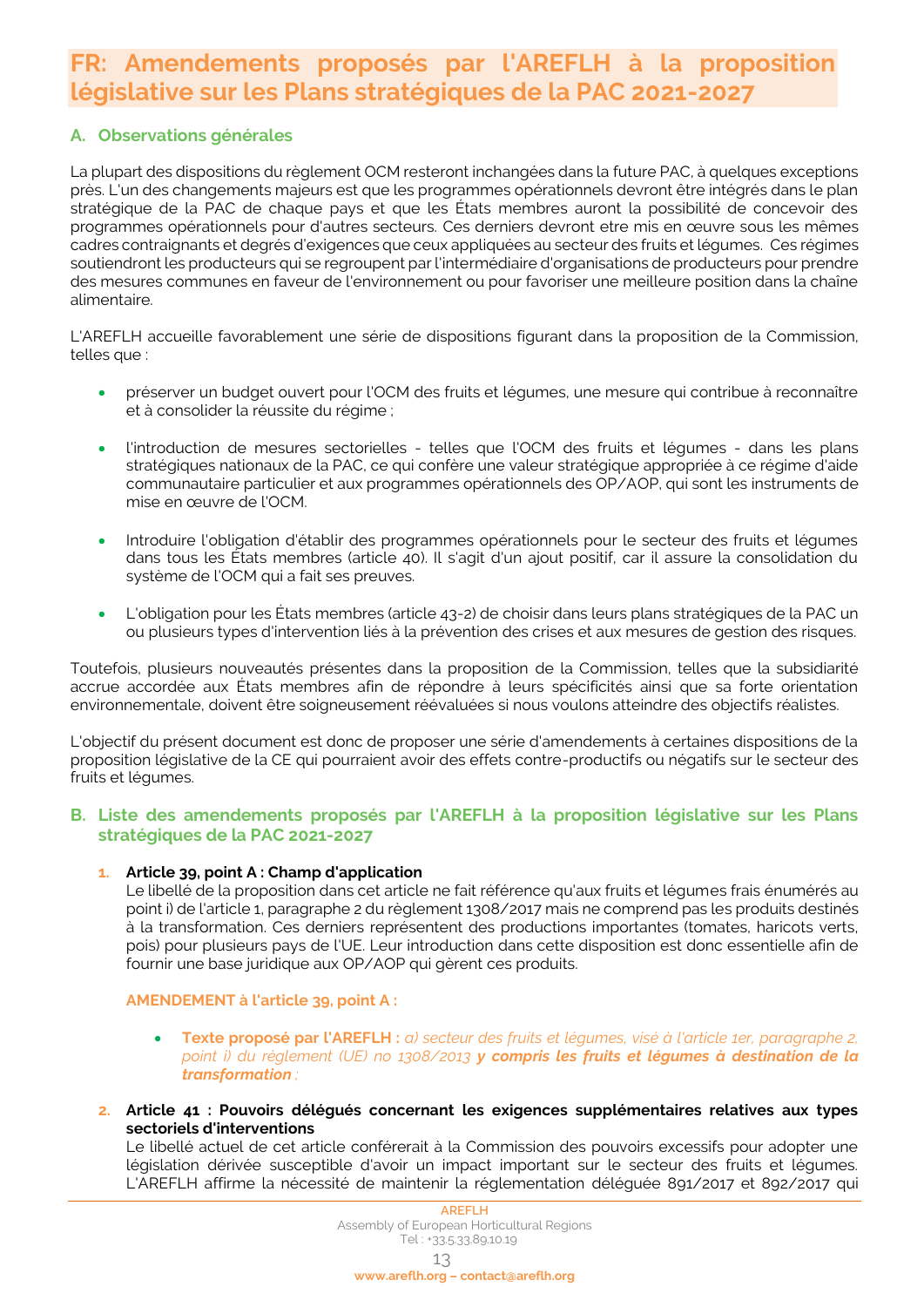prévoient des dispositions spécifiques pour le secteur des fruits et légumes (par exemple les dépenses inéligibles de l'annexe II et les dépenses éligibles de l'annexe III). En outre, l'élaboration d'actes délégués spécifiques rendrait plus homogène l'élaboration des plans stratégiques nationaux prévue à l'article 43, paragraphe 3.

## **AMENDEMENT à l'article 41, point A :**

• **Texte proposé par l'AREFLH :** *(a) le bon fonctionnement des types d'interventions définis dans le présent chapitre et assurer un soutien efficace, ciblé et durable aux organisations de producteurs et à leurs associations dans le secteur des fruits et légumes conformément aux articles 37 et 227 du règlement 1308/2013.*

## **3. Article 42 Objectifs dans le secteur des fruits et légumes**

Cet article établit une liste d'objectifs à poursuivre dans le secteur des fruits et légumes. La plupart des objectifs semblent être excessivement détaillés et trop centrés sur des objectifs environnementaux, en particulier c), d) et e), qui sont également trop similaires (c'est-à-dire que toutes les approches de production durable peuvent être classées dans les objectifs c et d).

#### **AMENDEMENT à l'article 42-1, points B) et C) :**

• **Texte proposé par l'AREFLH :** *b) concentration de l'offre et de la mise sur le marché des produits du secteur des fruits et légumes, y compris par la commercialisation directe ; ces objectifs sont*  liés aux objectifs spécifiques énoncés à l'article 6, paragraphe 1, points a), **b)** et c) ;

*c) la recherche et le développement de méthodes de production durables, y compris la résistance aux parasites, les pratiques innovantes renforçant la compétitivité économique et le développement du marché ; ces objectifs sont liés aux objectifs spécifiques énoncés à l'article 6, paragraphe 1, points a), b), c) et i) ;*

De plus, l'objectif h) représente un enjeu général de santé publique plutôt qu'une compétence directe des organisations de producteurs. Un programme opérationnel est le résultat de décisions stratégiques et commerciales prises par les entreprises, en l'occurrence les organisations de producteurs. Par conséquent, l'objectif h) devrait plutôt être considéré comme un objectif de second degré et être placé ailleurs dans la proposition, possiblement au sein du point g) sur la promotion et la commercialisation des fruits et légumes.

#### **AMENDEMENT à l'article 42, points G) et H) :**

• **Texte proposé par l'AREFLH** : *g) promotion et commercialisation des produits du secteur des fruits et légumes en vue d'accroître leur consommation, en frais ou en transformé ; ces objectifs sont liés aux objectifs spécifiques énoncés à l'article 6, paragraphe 1, points b), c) et i)*;

#### *h) : supprimé*

#### **4. Article 43 : Types d'interventions dans le secteur des fruits et légumes**

**Article 43-1 :** La liste des interventions ne comporte pas de mesure spécifique de "compétitivité sur le marché" liée aux objectifs énoncés à l'article 42. Cette mesure devrait se concentrer sur la planification de la production, la concentration de l'offre, l'amélioration de la qualité, etc. qui représentent les compétences essentielles des OP/AOPs.

Certains des objectifs énoncés à l'art. 42 (a & b) n'ont pas d'intervention correspondante dans l'Art.43. Pour gagner en efficacité, il est recommandé de se concentrer sur les " macro-outils " : pour tout objectif (investissements, R&D, promotion, conseil, formation) il faut des actions liées à un ou plusieurs objectifs énoncés à l'Art. 42. Dans tous les cas, les interventions mentionnées dans cet article ne doivent pas etre exhaustives.

#### **AMENDEMENT à l'article 43-1, point A (nouveau) :**

• **Texte proposé par l'AREFLH :** *(a) actions de planification et d'adaptation de la production à la*  demande, notamment en termes qualitatifs et quantitatifs, des produits du secteur des fruits et *légumes, en frais ou transformés*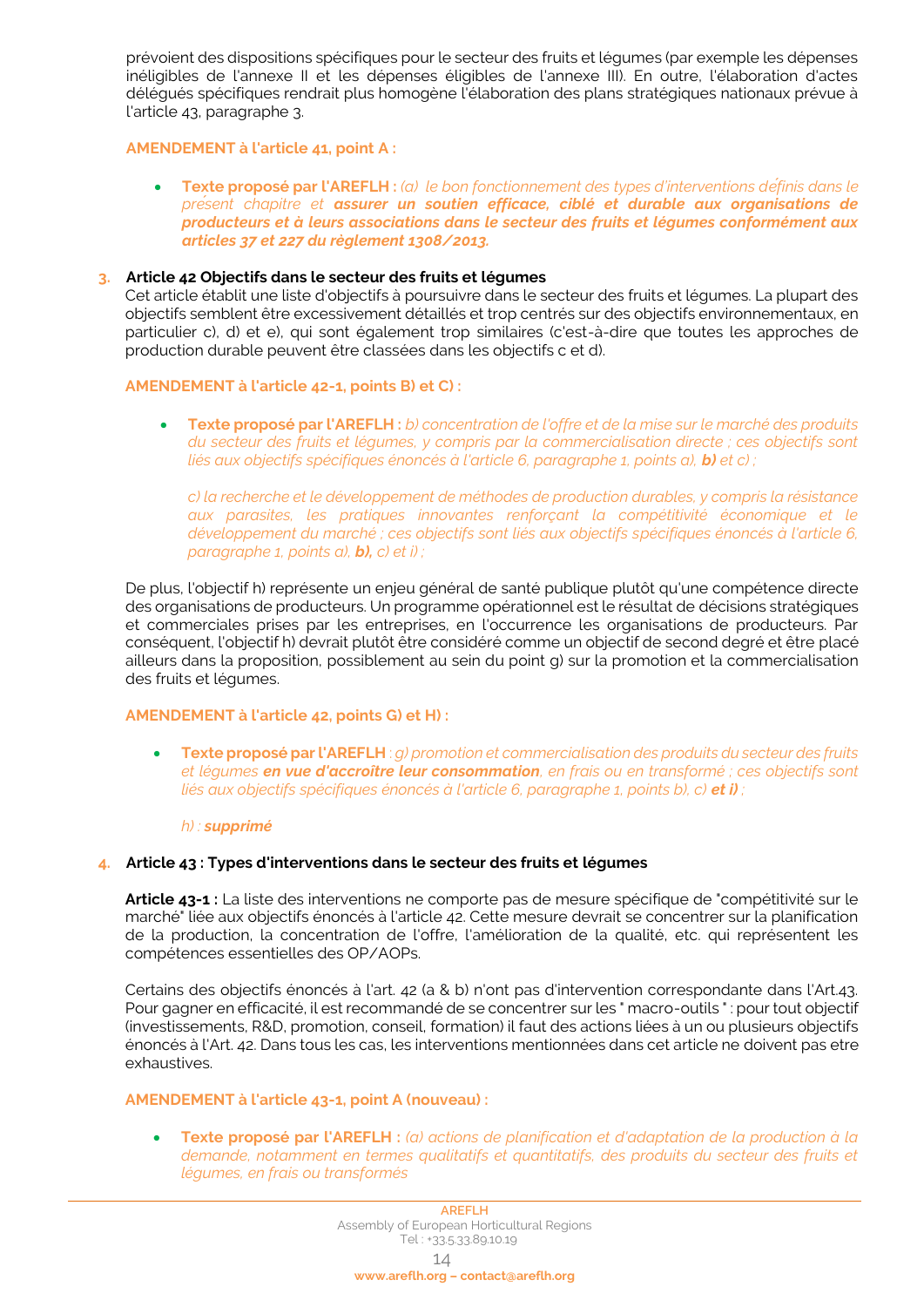**Article 43-2, point A :** Les fonds de mutualisation sont un outil de gestion et prévention des crises, fondé sur la mutualité entre agriculteurs, qui vise à stabiliser les prix de marché, prévenir et gérer les crises afin de contrer les effets négatifs liés à la volatilité des prix et des marchés. L'AREFLH accueille très favorablement les innovations apportées par le règlement Omnibus, telles que la possibilité de bénéficier d'une aide financière communautaire (jusqu'à 50%) pour la reconstitution des fonds de mutualisation. Toutefois, afin d'assurer et de renforcer l'adoption de cet outil précieux, il est important que le capital initial du fonds de mutualisation soit également rendu admissible.

## **AMENDEMENT à l'article 43-2, point A :**

• **Texte proposé par l'AREFLH :** *a) constitution du capital social initial et/ou rechargement des fonds de mutualisation par les organisations de producteurs et par les associations d'organisations de producteurs reconnues au titre du règlement (UE) n° 1308/2013 ;*

## **5. Article 44: Programmes opérationnels**

**Article 44-7 :** la fixation d'un pourcentage pour chaque programme opérationnel égal à 20 % pour les actions environnementales et à 5 % pour la recherche, en l'état actuel des choses, est difficilement réalisable pour les OP et les AOP. Tout en tenant compte de l'objectif environnemental, les OP doivent pouvoir gérer leur programme opérationnel d'une manière qui tienne compte à la fois de sa taille et de ses caractéristiques de production spécifiques, éléments qui ne permettent pas toujours d'appliquer intégralement un pourcentage des dépenses au fonds opérationnel total.

Plusieurs facteurs rendent difficile la réalisation de ce seuil ambitieux :

- de nombreuses actions environnementales sont déjà obligatoires pour les OP et ne peuvent donc pas être considérées comme des actions environnementales supplémentaires dans leurs programmes opérationnels. Cela entrave évidemment la capacité des OP à exécuter des actions environnementales dans leurs programmes opérationnels, car il est difficile de développer des actions qui sont menées annuellement et qui s'ajoutent aux actions obligatoires. En outre, il faut tenir compte du fait que les fruits et légumes ont à eux seuls un effet atténuant sur le changement climatique en raison de leur capacité à fixer le CO2, contrairement aux autres secteurs agricoles.

- certains investissements ne remplissent pas les conditions de performance pour être validés comme "environnementaux" dans les programmes opérationnels bien que leur effet positif soit clairement démontré (par ex. certains types de pulvérisateurs qui permettent d'économiser 3 à 7% - selon le type de parcelle - de tous les produits qui passent par eux sans perte économique)

- certains investissements environnementaux ne se répètent pas chaque année : par exemple, lorsqu'une parcelle est équipée de sondes tensiométriques qui mesurent les besoins en eau du sol, l'investissement reste plusieurs années, mais il n'apparaît qu'une fois dans le programme opérationnel. Il en va de même pour les matériaux de recyclage de l'eau dans les stations, qui ont une longue durée de vie (plus de 10 ans).

- dans certains pays de l'UE, les investissements spécifiques à valeur environnementale réalisés dans les centres de production et dans les structures de transformation et de conservation des produits ne sont actuellement pas considérés comme des actions environnementales (par exemple l'acquisition de machines agricoles de précision et la mise en œuvre de techniques culturales permettant de réduire le nombre de traitements phytosanitaires, d'équipements pour prévenir la pollution du sol et des eaux, de systèmes de protection active contre les parasites, de systèmes pour le traitement et la récupération des eaux et de mesures en matière de rendement énergétique.

- certaines actions sont couvertes par d'autres sources de financement : MAECs, FEADER, investissements dans la production biologique...

- certaines actions sont entièrement financées par les fonds propres des OP, comme les essais d'engazonnement, le développement de prototypes ciblant la lutte antiparasitaire..

- dans certains pays de l'UE, il y a aussi le problème des cultures légumières en rotation : comme les légumes sont rotations avec des espèces qui ne sont pas éligibles dans les PO (pomme de terre, céréales, …), beaucoup d'actions et d'investissements à haute valeur environnementale sont inéligibles parce qu'ils concernent l'ensemble des productions, éligibles et pas éligibles (voir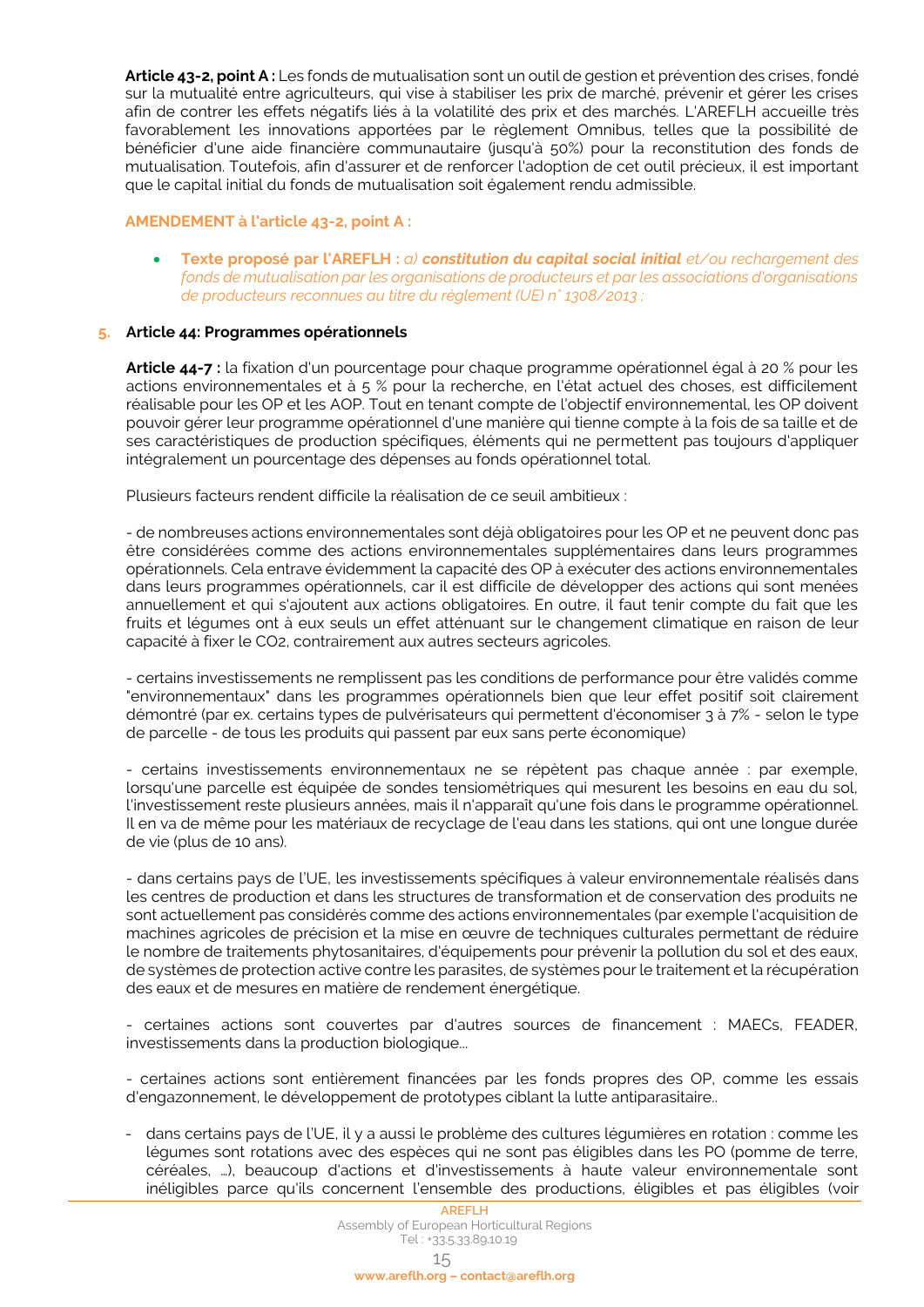l'exemple ci-dessous\*\*). Seules les OP de serre devraient être en mesure d'atteindre ces objectifs à condition que les auxiliaires restent éligibles.

*\*\* Pour plus d'informations sur ce point, veuillez vous référer au document de position ci-joint sur le cadre environnemental de l'OCM fruits et légumes.*

**AMENDEMENT à l'article 44-7, point A :**

- **Texte proposé par l'AREFLH :** *(a) au moins 15% des dépenses des programmes opérationnels couvrent les interventions liées aux objectifs visés à l'article 42, points c), d) et e) ;*
- **Article 44-7 point B** : Ce point devrait préciser que le quota de 5 % consacré aux dépenses pour la recherche comprend également des activités de démonstration et d'expérimentation sur le terrain (en fait, l'OP ne se consacre pas à la recherche fondamentale), ce qui permettrait d'atteindre plus facilement la limite minimale. De même, ces dépenses devraient être effectuées sur une base volontaire et non obligatoire.

En outre, il est essentiel de rappeler que l'intensité d'aide de l'OCM (jusqu'à 50 % des dépenses encourues) est très désavantageuse par rapport à d'autres instruments de financement (par exemple, la mesure 16 du développement rural ou Horizon 2020) qui peuvent compter sur un taux de soutien financier bien supérieur. Par conséquent, une augmentation de l'intensité de l'aide (par exemple 80 %) pour ces mesures serait souhaitable pour encourager les OP à mettre en œuvre ces actions.

## **AMENDEMENT à l'article 44-7 point B :**

• **Texte proposé par l'AREFLH :** *(b) sur une base volontaire, 5% des dépenses des programmes opérationnels couvrent l'intervention liée à l'objectif visé à l'article 42, point c), et bénéficient d'une aide financière de l'Union limitée à 80% des dépenses réelles engagées.*

## **6. Article 46 : Aide financière de l'Union dans le secteur des fruits et légumes**

**Aide financière de l'Union pour les OPs, AOPs et AOPs transnationales:** L'AREFLH estime que, pour stimuler davantage la création d'OP et d'AOP et renforcer leur rôle dans la chaîne d'approvisionnement alimentaire, ces derniers doivent bénéficier de taux de cofinancement de l'UE plus élevés.

En outre, la reconnaissance d'un pourcentage plus élevé d'aide de l'UE dans la présente proposition introduit un bonus uniquement pour certaines formes juridiques (les AOPs plutôt que les OPs) et pour la transnationalité, sans prendre en compte le niveau réel de concentration.

Par conséquent, une AOP composée de deux OP ayant une VPC à la limite du niveau autorisé pour sa reconnaissance obtiendrait une contribution nettement plus élevée qu'une OP qui regroupe des milliers de producteurs ayant une VPC supérieure à la moyenne nationale. De même, en vertu de la proposition en question, une organisation de producteurs ayant une faible proportion de producteurs établis dans un autre État membre bénéficierait d'une contribution plus élevée qu'une grande AOP qui associe un plus grand nombre de producteurs sur son propre territoire national.

Par conséquent, la Commission devrait envisager, outre des critères basés sur la forme juridique, d'autres critères relatifs au niveau réel de concentration (généré par les OP/AOP et leurs filiales) qui tiennent compte de la VPC et du nombre de membres.

## **AMENDEMENT à l'article 46-2 points A, B et C et D (nouveau) :**

- Texte proposé par l'AREFLH : *L'aide financière de l'Union est plafonnée à*<sup>*:*</sup>
	- *(a) 4,6 % de la valeur de la production commercialisée de chaque organisation de producteurs;*

*(b) 5 % de la valeur de la production commercialisée de chaque association d'organisations de producteurs;* 

*(c) 5,5 % de la valeur de la production commercialisée de chaque organisation transnationale de producteurs ou association transnationale d'organisations de producteurs;*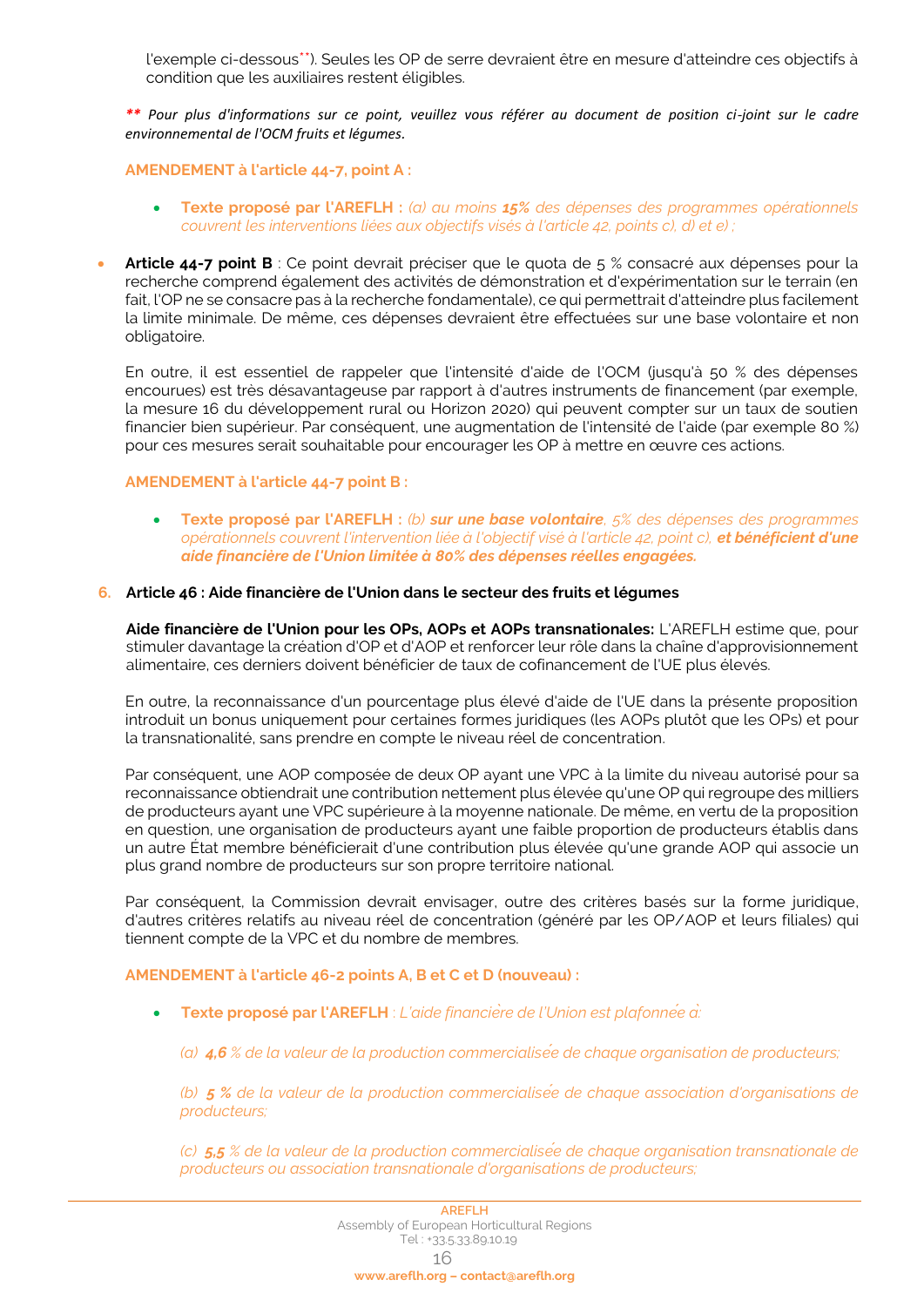*(d) 5,5 % de la valeur de la production commercialisée de chaque association d'organisations de producteurs ou chaque organisation de producteurs qui remplit au moins un des paramètres suivants :*

*i. une valeur de la production commercialisée supérieure à (........) de la valeur minimale de la production commercialisée fixée au niveau national aux fins de la reconnaissance ;*

*ii. plus de [....] %] du niveau global d'organisation des producteurs dans son État membre, tel que défini dans le rapport annuel visé à l'article 54, point b), du règlement délégué (UE) 2017/891.*

*Dans le cas des filiales agréées conformément à l'article 22, paragraphe 8, point b), du règlement délégué n° 891/2017, dont la valeur de la production commercialisée attribuée aux différentes organisations de producteurs détenant leur capital relève des cas visés aux points i) et ii), la même augmentation est attribuée en partie pour chaque organisation mère.*

*Par dérogation au premier alinéa, l'aide financière de l'Union peut être augmentée comme suit:* 

*(a) s'il s'agit d'une organisation de producteurs, le pourcentage peut être portéà5,1 % de la valeur de la production commercialisée, à condition que le montant qui excède 4,6 % de la valeur de la production commercialisée soit uniquement destiné à une ou plusieurs interventions liées aux objectifs visés àl'article 42, points c), d), e), g), h) et i);* 

*(b) s'il s'agit d'une association d'organisations de producteurs, le pourcentage peut être portéà5,5 % de la valeur de la production commercialisée, àcondition que le montant qui excède 5 % de la valeur de la production commercialisée soit uniquement destinéà une ou plusieurs interventions liées aux objectifs visés àl'article 42, points c), d), e), g), h) et i), mises en œuvre par l'association des organisations de producteurs au nom de ses membres;* 

*(c) s'il s'agit d'une organisation transnationale de producteurs ou d'une association transnationale d'organisations de producteurs, le pourcentage peut être portéà6 % de la valeur de la production commercialisée, à condition que le montant qui excède 5,5 % de la valeur de la production commercialisée soit uniquement destinéàune ou plusieurs interventions liées aux objectifs visés à l'article 42, points c), d), e), g), h) et i), mises en œuvre par l'organisation transnationale de producteurs ou par l'association transnationale d'organisations de producteurs au nom de ses membres.* 

**Aide financière de l'Union pour les AOPs :** Les modifications suivantes visent à garantir que les associations d'organisations de producteurs puissent également bénéficier d'un pourcentage accru d'aide communautaire, contribuant ainsi à renforcer leur rôle en tant qu'"agrégateurs" de l'offre.

**MODIFICATION à l'article 46-3, point A :**

• **Texte proposé par l'AREFLH** : *a) organisations de producteurs et associations d'organisations de producteurs opérant dans différents États membres mettant en œuvre des interventions liées aux objectifs visés à l'article 42, points b) et e), au niveau transnational ;*

#### **MODIFICATION à l'article 46-3, point D :**

- **Texte proposé par l'AREFLH** : *d) le programme opérationnel est mis en œuvre pour la première fois par une organisation de producteurs, une association d'organisations de producteurs ou une association d'organisation de producteurs opérant dans différents états membres reconnue au titre du règlement (UE) n° 1308/2013*
- 7. **Assurer la transition entre le régime actuel et le régime futur des programmes opérationnels**, étant donné que plusieurs des stratégies nationales d'OCM élaborées par les États membres sont actives jusqu'en 2023, avec des programmes opérationnels approuvés qui vont au-delà de 2021. A cet égard, les programmes opérationnels approuvés avant l'entrée en vigueur de la nouvelle PAC devraient suivre les règles en vertu desquelles ils ont été approuvés jusqu'à leur aboutissement.

#### **AMENDEMENT à l'article 44-8 (nouveau) :**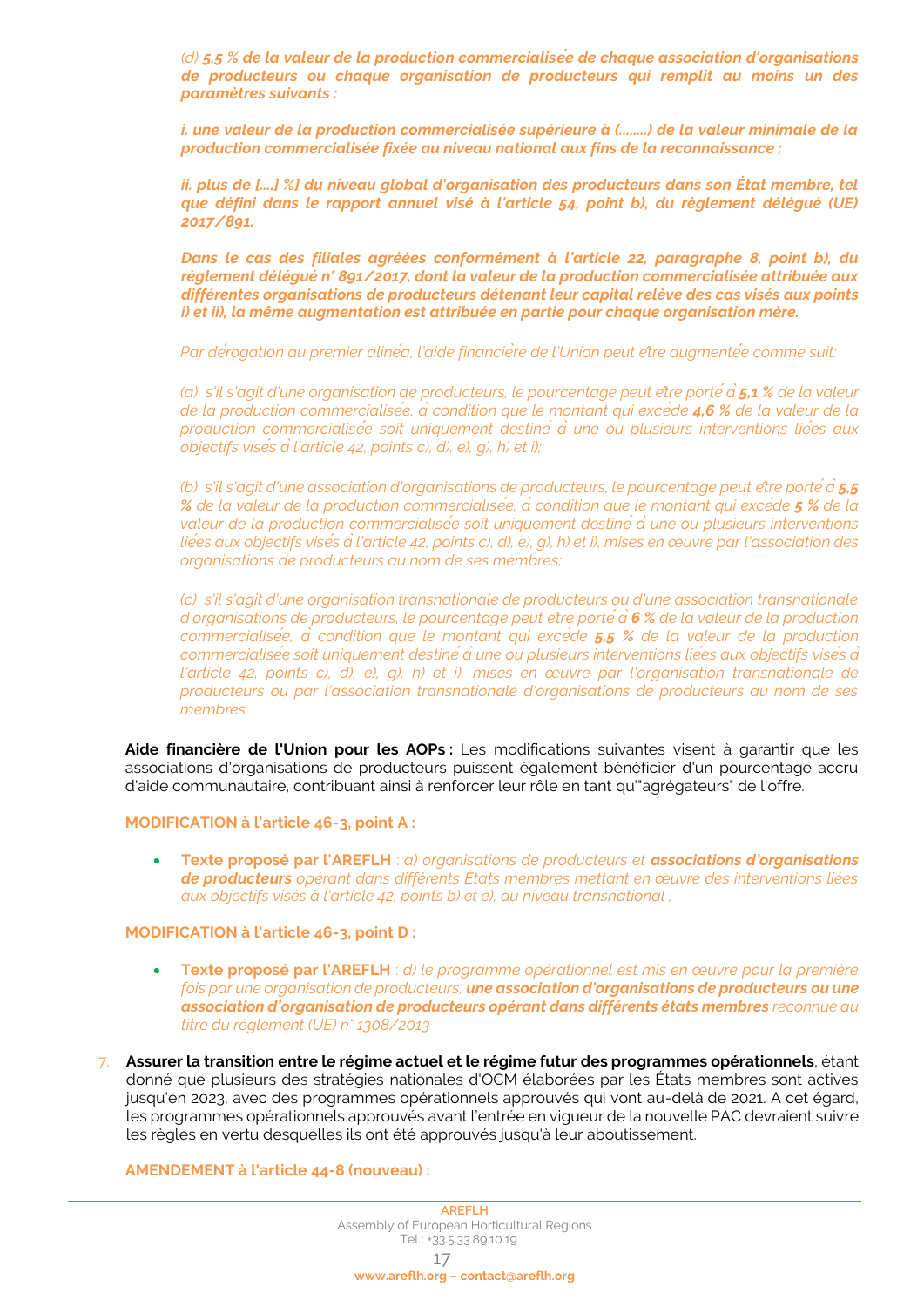- **Texte proposé par l'AREFLH :** *les programmes opérationnels approuvés avant l'entrée en vigueur du présent règlement devraient être régis conformément aux règlements en vertu desquels ils ont été approuvés jusqu'à leur achèvement, à moins que l'association de producteurs ou l'association d'organisations de producteurs ne décide volontairement d'adopter le présent règlement.*
- 8. **Permettre l'éligibilité des assurances indicielles** : L'agriculture est fortement exposée aux aléas, notamment climatiques et sanitaires, qui se multiplient, en fréquence comme en intensité. L'assurance indicielle pourrait - à différence de l'assurance « classique », qui couvre un dégât, une perte, mais ne permet pas de pouvoir évaluer avec précision les dégâts - s'avérer une modalité plus adaptée pour assurer des récoltes. Elle ne couvre pas un dégât, la conséquence, mais la survenue d'une chose mesurable (température, pluviométrie, …), la cause.

L'assurance indicielle peut travailler avec un niveau de détails élevé : on pourrait ainsi imaginer qu'elle se déclenche si le thermomètre dépasse 30°C pendant au moins 5 jours entre le 1er et le 30 avril (qui correspondrait à un stade sensible d'une culture) ou si la pluviométrie dépasse 50 mm sur une période de 48h. Le calcul de risques repose sur des modèles « technico-mathématiques » et des sites de vérification agréés, par exemple, des stations météorologiques considérées « de référence ». Néanmoins, cela suppose l'existence de sources suffisantes pour alimenter les modèles et la présence d'un site de référence à proximité.

L'indemnisation se déclenche si le site de vérification précisé au contrat enregistre la survenue du problème garanti.

## **AMENDEMENT à l'article 43-2 point (g) :**

• **Texte proposé par l'AREFLH :** *(g) l'assurance-récolte, y compris sous la forme d'assurance indicielle garantissant la survenue d'un aléa mesurable, qui contribue à sauvegarder les revenus des producteurs lorsque ceux-ci subissent des pertes à la suite de catastrophes naturelles, de phénomènes climatiques défavorables, de maladies ou d'infestations parasitaires et qui, dans le même temps, garantit que les bénéficiaires prennent les mesures nécessaires de prévention des risques;*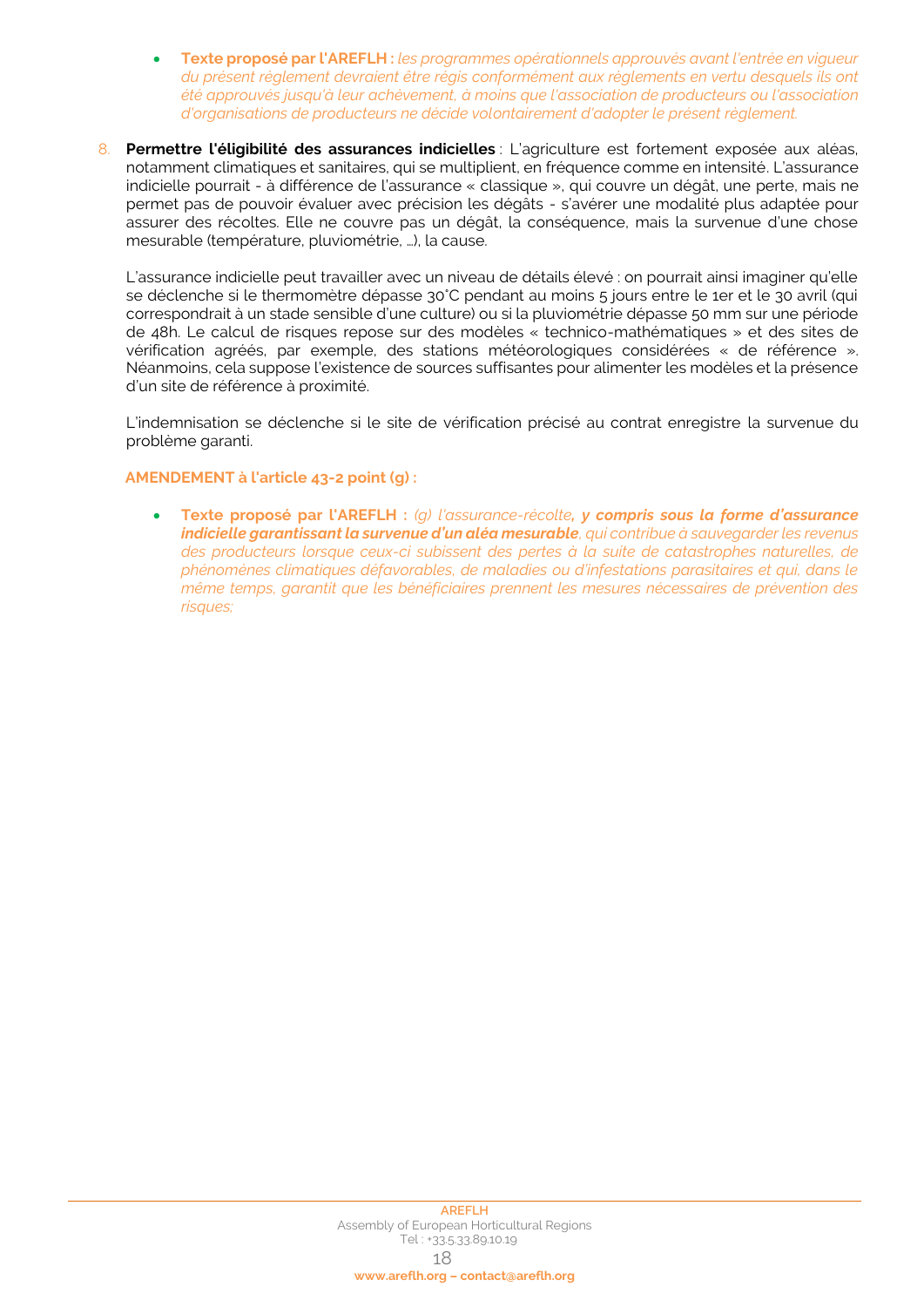# <span id="page-18-0"></span>**ES: Enmiendas propuestas por AREFLH a la propuesta legislativa sobre los planes estratégicos de la PAC 2021-2027**

## **A. Observaciones generales**

La mayor parte del Reglamento de la OCM no se modificará en la futura PAC, con algunas excepciones. Un cambio importante es que los programas operativos deberán integrarse en el Plan Estratégico de la PAC de cada país y los Estados miembros tendrán la posibilidad de diseñar programas operativos para otros sectores. Estos ultimos se ejecutarán con los mismos marcos vinculantes y los mismos grados de exigencia que los aplicados al sector de las frutas y hortalizas. Estos programas apoyarán a los productores que se reúnan a través de las organizaciones de productores para adoptar medidas comunes en favor del medio ambiente o fomentar una mejor posición en la cadena alimentaria.

AREFLH acoge con satisfacción una serie de disposiciones presentes en la propuesta de la Comisión, tales como:

- Mantenimiento de un presupuesto abierto para la OCM de frutas y hortalizas, medida que contribuye a reconocer y consolidar el éxito del régimen;
- la inclusión de medidas sectoriales -como la OCM de frutas y hortalizas- en los planes estratégicos nacionales de la PAC, lo que confiere el valor estratégico adecuado a este régimen de ayuda de la UE y a los programas operativos de las organizaciones de productores y sus asociaciones, que representan los instrumentos de aplicación de la OCM.
- Introducir la obligación de establecer programas operativos para el sector de frutas y hortalizas en todos los Estados miembros (artículo 40). Se trata de un añadido positivo, ya que garantiza la consolidación del sistema de la OCM, la cual ha demostrado su éxito.
- La obligación de los Estados miembros (artículo 43-2) de elegir en sus planes estratégicos de la PAC uno o varios tipos de intervención relacionados con las medidas de prevención de crisis y gestión de riesgos.

Sin embargo, varias de las novedades presentes en la propuesta de la Comisión, como el aumento de la subsidiariedad concedida a los Estados miembros para cumplir sus especificaciones, así como su fuerte orientación medioambiental, deben reevaluarse cuidadosamente si queremos alcanzar objetivos realistas.

Por lo tanto, el objetivo de este documento es proponer una serie de enmiendas a determinadas disposiciones presentes en la propuesta legislativa de la CE que pueden tener efectos contraproducentes o negativos en el sector de las frutas y hortalizas.

## **B. Lista de las enmiendas propuestas por AREFLH a la propuesta legislativa sobre los planes estratégicos de la PAC 2021-2027**

## **1. Artículo 39, letra A: Ámbito de aplicación**

La redacción de la propuesta en este artículo sólo hace referencia a los productos ortofruticolas frescos enumerados en la letra i) del artículo 1, apartado 2, del Reglamento (UE) nº 1308/2017, pero no incluye los productos ortofruticolas destinados a la transformación. Estos ultimos representan producciones importantes (tomate, judías verdes, guisantes) para varios países de la UE. Su inclusión en esta disposición es, por lo tanto, esencial para proporcionar una base jurídica a las organizaciones de productores u asociaciones de organizaciones de productores que gestionan dichos productos.

## **MODIFICACIÓN del artículo 39, letra A:**

- **Texto propuesto por AREFLH:** *a) sector de las frutas y hortalizas, contemplado en el artículo 1, apartado 2, letra i) del Reglamento (UE) no 1308/2013 incluidas las frutas y hortalizas destinadas a la transformación;*
- **2. Artículo 41: Competencias delegadas a fin de establecer requisitos adicionales para los tipos sectoriales de intervenciones**

La redacción actual de este artículo otorgaría a la Comisión poderes excesivos para adoptar legislación secundaria que podría tener un gran impacto en el sector de las frutas y hortalizas. La AREFLH afirma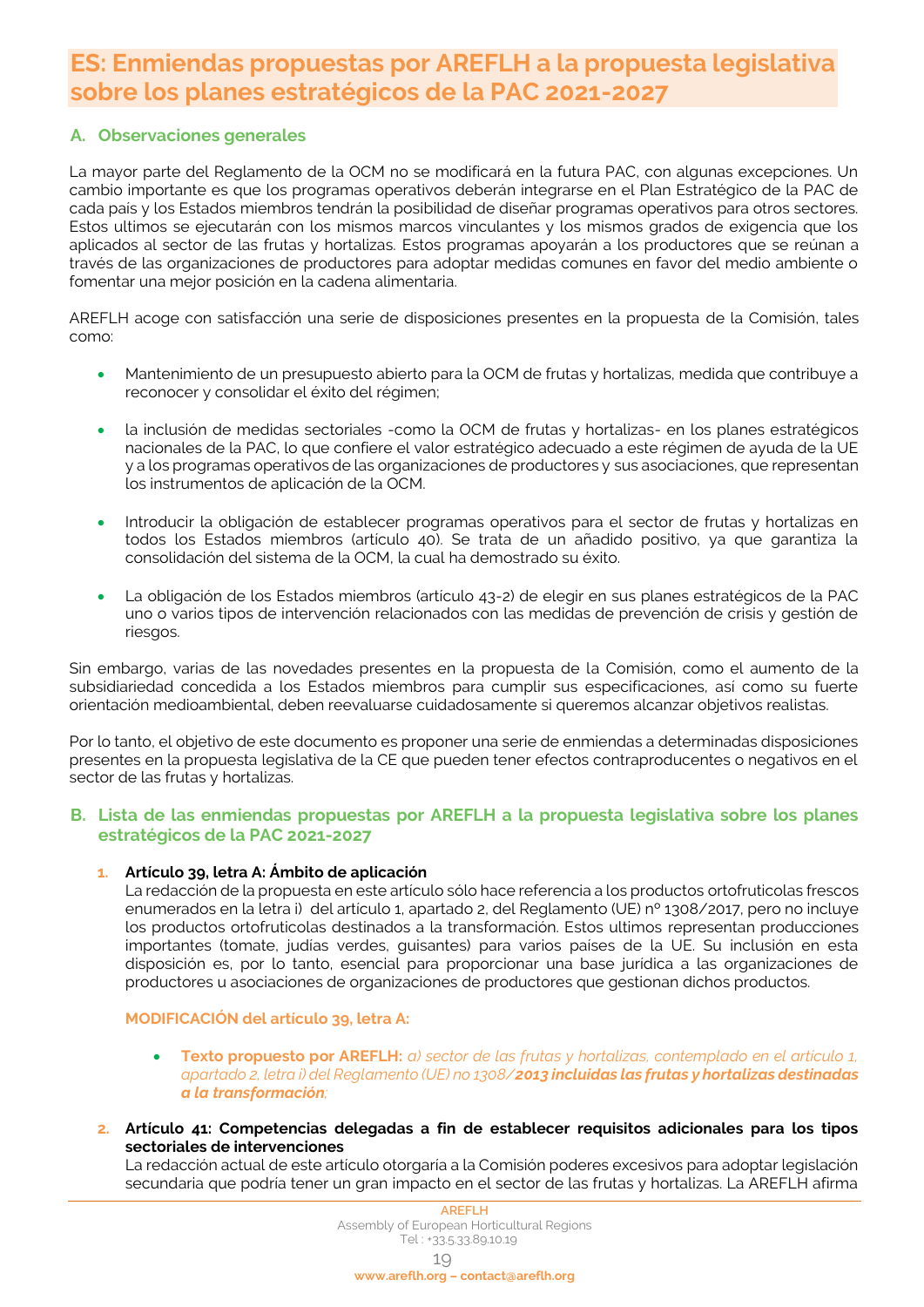la necesidad de mantener los reglamentos delegados 891/2017 y 892/2017 que establecen disposiciones específicas para el sector de las frutas y hortalizas (por ejemplo, los gastos no subvencionables del anexo II y los gastos subvencionables del anexo III). Además, la preparación de actos delegados específicos haría más homogénea la preparación de los planes estratégicos nacionales previstos en el artículo 43, apartado 3.

## **MODIFICACIÓN del artículo 41, letra A:**

#### • **Texto propuesto por AREFLH:** *a) garantizar el adecuado funcionamiento de los tipos de intervenciones establecidos en el presente capitulo y un apoyo eficaz, específico y sostenible a las organizaciones de productores y a sus asociaciones en el sector de las frutas y hortalizas, de conformidad con los artículos 37 y 227 del Reglamento 1308/2013.*

#### **3. Artículo 42 : Objetivos en el sector de las frutas y hortalizas**

Este artículo establece una lista de objetivos que deben perseguirse en el sector de las frutas y hortalizas. La mayoría de los objetivos parecen estar excesivamente detallados y demasiado centrados en objetivos ambientales, en particular c), d) y e), que también son demasiado similares (es decir, todos los enfoques de producción sostenible pueden clasificarse tanto en los objetivos c) como en los d).

## **MODIFICACIÓN del artículo 42-1, letras B) y C) :**

• **Texto propuesto por AREFLH:** *b) concentración de la oferta y comercialización de los productos del sector de las frutas y hortalizas, incluso a través de la comercialización directa; estos objetivos se refieren a los objetivos específicos establecidos en el artículo 6, apartado 1, letras a), b) y c);*

*c) la investigación y el desarrollo de métodos de producción sostenibles, incluida la resistencia a las plagas, las prácticas innovadoras que impulsen la competitividad económica y la evolución del mercado; estos objetivos se refieren a los objetivos específicos establecidos en el artículo 6, apartado 1, letras a), b), c) e i);*

Además, el objetivo h) representa un reto general de salud pública y no una competencia directa de las organizaciones de productores. Un programa operativo es el resultado de decisiones estratégicas y comerciales tomadas por las empresas, en este caso las organizaciones de productores. Por lo tanto, el objetivo h) debería considerarse más bien como un objetivo de segundo grado y colocarse en otra parte de la propuesta, quizás en la letra g) sobre la promoción y comercialización de productos hortofrutícolas.

#### **MODIFICACIÓN del artículo 42, letras G) y H):**

• **Texto propuesto por AREFLH:** *g) promoción y comercialización de los productos del sector de las frutas y hortalizas con el fin de aumentar su consumo, ya sea en forma fresca o transformada; estos objetivos se refieren a los objetivos específicos establecidos en las letras b), c) e i) del apartado 1 del artículo 6;*

#### *h): suprimido*

#### **4. Artículo 43: Tipos de intervenciones en el sector de las frutas y hortalizas**

**Artículo 43-1:** La lista de intervenciones carece de la inclusión de una medida específica de "competitividad de mercado" vinculada a los objetivos establecidos en el artículo 42. Esta medida debería centrarse en la planificación de la producción, la concentración de la oferta, la mejora de la calidad, etc., que representan las competencias básicas de las OP/AOPs.

Algunos de los objetivos enunciados en el Art. 42 (a y b) no tienen una intervención correspondiente en el Art.43. Para ganar en eficacia, se recomienda centrarse en las "macroherramientas": para cualquier objetivo (inversiones, I+D, promoción, asesoramiento, formación) se necesitan acciones vinculadas a uno o varios de los objetivos enunciados en el art.42. En cualquier caso, las intervenciones mencionadas en este artículo no deben pretender ser exhaustivas.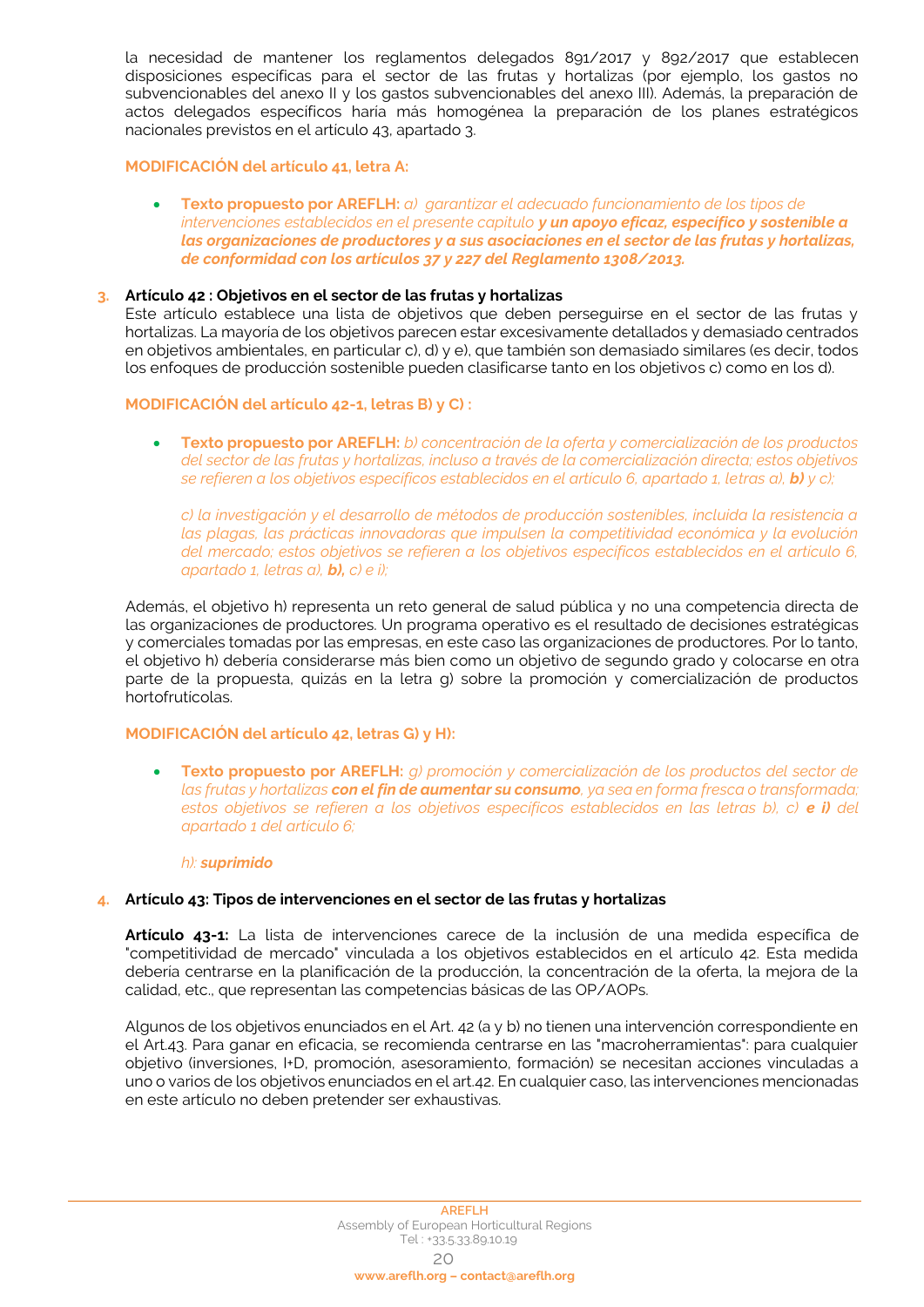## **MODIFICACIÓN del artículo 43-1, letra A (nueva):**

• **Texto propuesto por AREFLH:** *a) acciones de planificación y adaptación de la producción a la demanda, especialmente en términos cualitativos y cuantitativos, de productos del sector de las frutas y hortalizas, tanto en estado fresco como transformados*

**Punto A del artículo 43-2**: Los fondos mutuales son un instrumento de gestión y prevención de crisis, basado en la mutualidad entre agricultores, cuyo objetivo es estabilizar los precios de mercado, prevenir y gestionar las crisis con el fin de contrarrestar los efectos negativos vinculados a la volatilidad de los precios y de los mercados. AREFLH acoge con gran satisfacción las innovaciones aportadas por el reglamento Omnibus, como la posibilidad de beneficiarse de la ayuda financiera comunitaria (hasta un 50%) para la reposición de los fondos mutuales. Sin embargo, para asegurar y reforzar la adopción de esta valiosa herramienta, es importante que el capital inicial del fondo mutual también sea elegible.

## **MODIFICACIÓN del artículo 43-2, letra A:**

• **Texto propuesto por AREFLH:** *a) constitución del capital inicial y/o recarga de fondos mutuos por las organizaciones de productores y las asociaciones de organizaciones de productores reconocidas en virtud del Reglamento (UE) nº 1308/2013;*

## **5. Artículo 44: Programas operativos**

**Artículo 44-7:** la fijación de un porcentaje para cada programa operativo igual al 20% para las acciones medioambientales y al 5% para la investigación, en la situación actual, es difícilmente realizable para las organizaciones de productores. Al considerar el objetivo subyacente, las organizaciones de productores deben ser capaces de gestionar su programa operativo teniendo en cuenta tanto su tamaño como sus características específicas de producción, elementos que no siempre permiten aplicar enteramente un porcentaje de los gastos al fondo operativo total.

Varios factores dificultan la consecución de este ambicioso objetivo:

- muchas acciones ambientales ya son obligatorias para las organizaciones de productores por ley y, por lo tanto, no pueden ser consideradas como acciones ambientales adicionales en los programas operativos de las OP. Esto obviamente dificulta la capacidad de las organizaciones de productores para ejecutar acciones ambientales en sus programas operativos, ya que es difícil desarrollar acciones que se lleven a scabo anualmente y que sean adicionales a las obligatorias. Además, hay que tener en cuenta el hecho de que las frutas y hortalizas por sí mismas tienen un efecto mitigador sobre el cambio climático debido a su capacidad para fijar el CO2, a diferencia de otros sectores agrícolas.

- algunas inversiones no cumplen los requisitos de rendimiento para ser validadas como "medioambientales" en los programas operativos, aunque su efecto positivo está claramente demostrado (por ejemplo, determinados tipos de pulverizadores que ahorran entre un 3 y un 7 % -según el tipo de parcela- de todos los productos que las atraviesan (sin pérdidas económicas)

- algunas inversiones medioambientales no se repiten cada año: por ejemplo, cuando una parcela está equipada con sondas tensiométricas que miden las necesidades de agua del suelo, la inversión se mantiene durante varios años, pero sólo aparece una vez en el programa operativo. Lo mismo ocurre con los materiales de reciclaje de agua en las estaciones, que tienen una larga vida útil (más de 10 años).

- en algunos Estados miembros de la UE, las inversiones específicas con valor medioambiental realizadas en las empresas de producción y en las estructuras de transformación y conservación de los productos no se consideran actualmente medidas medioambientales (es decir, adquisición de maquinaria agrícola de precisión y aplicación de técnicas de cultivo que permitan reducir el número de tratamientos fitosanitarios, equipos para prevenir la contaminación del suelo y de las masas de agua, sistemas de protección activa contra las plagas, sistemas de tratamiento y recuperación de agua para el lavado de los productos, intervenciones de eficiencia energética, etc.).

- algunas acciones están cubiertas por otras fuentes de financiación: MAECs, EAFRD's, inversiones en producción orgánica..

- algunas acciones se financian íntegramente con fondos propios de las organizaciones de productores, como las pruebas de césped, el desarrollo de prototipos para la gestión de plagas..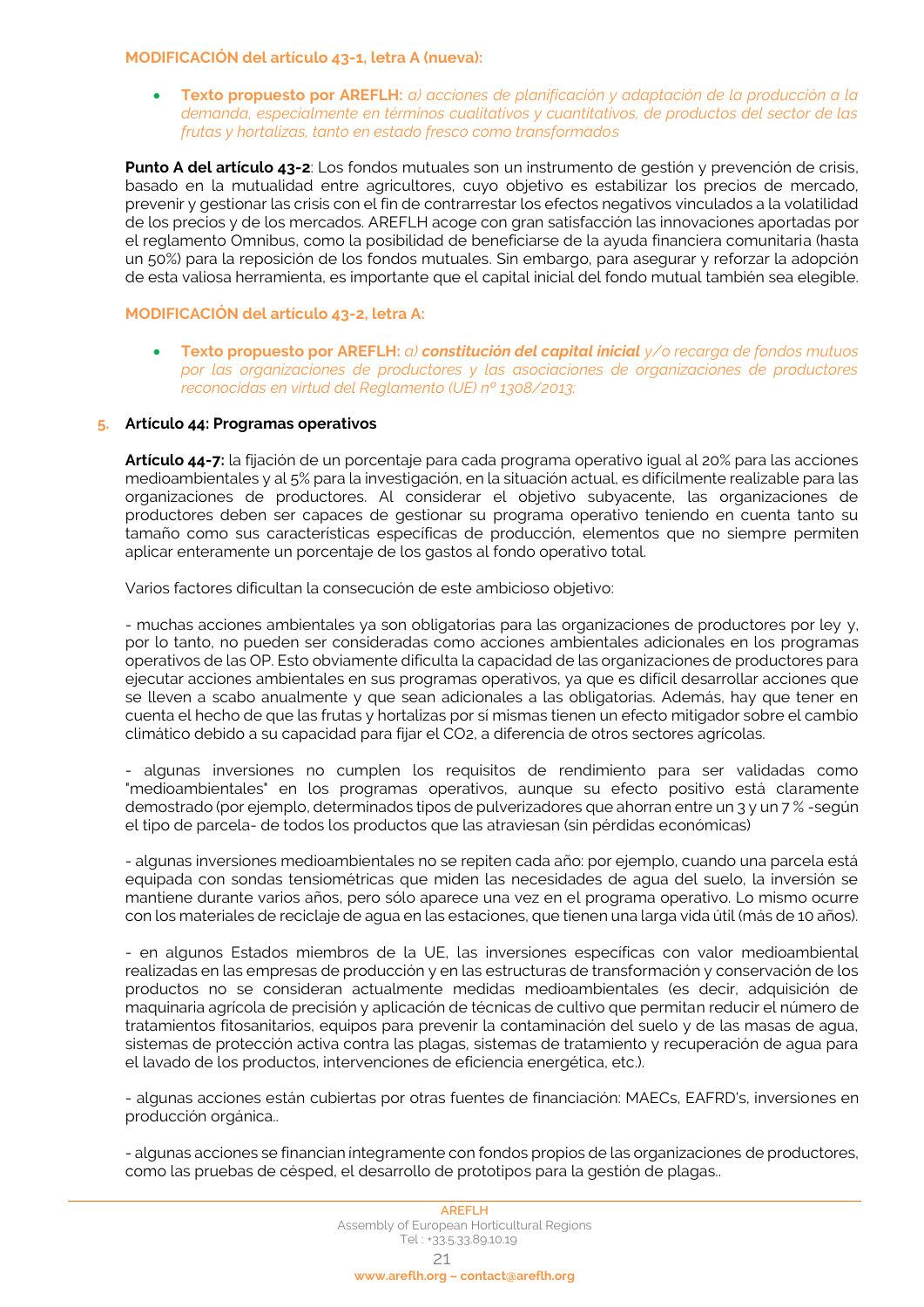- en algunos Estados miembros de la UE también está el problema de los cultivos hortícolas en rotación: como las hortalizas se rotan con especies que no son subvencionables en los PO (patatas, cereales, etc.), muchas acciones e inversiones de alto valor medioambiental no son subvencionables porque se refieren a todas las producciones, subvencionables y no subvencionables (véase el ejemplo a continuación\*\*). Sólo las organizaciones de productores de invernadero deben poder alcanzar estos objetivos, siempre que los auxiliares sigan siendo subvencionables.

*\*\* Para más información sobre este punto, por favor consulte el documento de posición adjunto sobre el marco medioambiental de la OCM de frutas y hortalizas.*

## **MODIFICACIÓN del artículo 44-7, letra A:**

• **Texto propuesto por AREFLH**: *a) al menos el 15 % del gasto de los programas operativos cubre las intervenciones relacionadas con los objetivos mencionados en las letras c), d) y e) del artículo 42;*

**Artículo 44-7, letra B**: Este punto debería precisar que la cuota del 5 % dedicada a los gastos de investigación incluye también actividades demostrativas y experimentales sobre el terreno (de hecho, la organización de productores no se dedica a la investigación básica), lo que permitiría alcanzar más fácilmente el límite mínimo. Del mismo modo, estos gastos deben ser voluntarios y no obligatorios.

Además, es esencial reiterar que la intensidad de la ayuda de la OCM (hasta el 50% de los gastos efectuados) es muy desventajosa en comparación con otros instrumentos de financiación (por ejemplo, la medida de desarrollo rural 16 u Horizonte 2020), que pueden contar con un índice mucho más elevado de ayuda financiera. Por lo tanto, sería deseable un aumento de la intensidad de la ayuda (por ejemplo, el 80%) para tales medidas a fin de animar a las organizaciones de productores a llevar a cabo estas acciones.

## **MODIFICACIÓN del artículo 44-7, letra B:**

• **Texto propuesto por AREFLH:** *b) de forma voluntaria, 5 % de los gastos de los programas operativos cubre las intervenciones relacionadas con el objetivo contemplado en la letra c) del artículo 42 y se beneficia de una ayuda financiera de la Unión limitada al 80 % de los gastos reales realizados.*

#### **6. Artículo 46: Ayuda financiera de la Unión en el sector de las frutas y hortalizas**

**Ayuda financiera de la Unión para OPs, AOPs y AOPs transnacionales:** AREFLH considera que, para estimular aún más el establecimiento de OP y OP y reforzar su papel en la cadena de suministro de alimentos, estas últimas deben beneficiarse de tasas de cofinanciación más elevadas de la UE.

Por otro lado, el reconocimiento de un mayor porcentaje de ayuda de la UE en la presente propuesta introduce una bonificación únicamente para determinadas formas jurídicas (AOPs en lugar de OPs) y para la transnacionalidad, sin tener en cuenta el nivel real de concentracion.

Por lo tanto, una AOP compuesta por dos OP con un VPC en el límite del nivel permitido para el reconocimiento obtendría una contribución significativamente mayor que una OP que agregue miles de productores con una VPC por encima de la media nacional. Del mismo modo, según la propuesta en cuestión, una organización de productores con una pequeña proporción de productores establecidos en otro Estado miembro se beneficiaría de una contribución más elevada que una gran organización de productores que asocia a un mayor número de productores en su propio territorio nacional.

Por lo tanto, la Comisión debería considerar, además del criterio relativo a la forma jurídica de las OPs, un criterio adicional relacionado con el nivel real de agregación generado por estas ultimas y que tenga en cuenta de la VPC y del número de miembros de la OP/AOP.

#### **MODIFICACIÓN del artículo 46-2, letras A, B, C y D (nueva):**

• **Texto propuesto por AREFLH:** *La ayuda financiera de la Unión estarálimitada al:* 

*a) 4,6 % del valor de la producción comercializada de cada organización de productores;*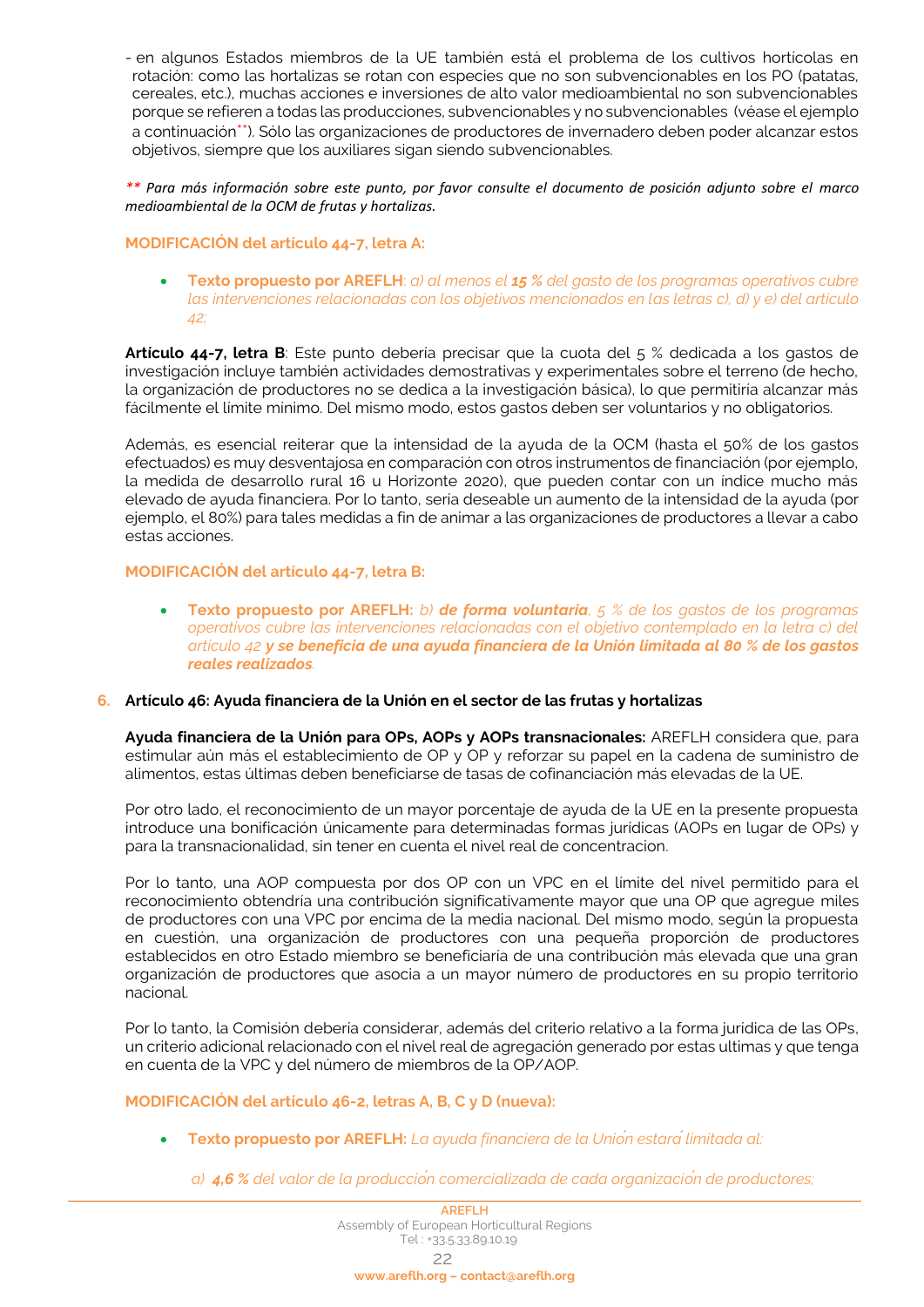*b) 5% del valor de la producción comercializada de cada asociación de organizaciones de productores;* 

*c) 5,5% del valor de la producción comercializada de cada organización transnacional de productores o asociaciones transnacionales de organizaciones de productores.* 

*d) 5,5% del valor de la producción comercializada de cada organización de productores o asociacion de organizaciones de productores que cumpla al menos uno de los siguientes parámetros:*

*i. un valor de producción comercializado superior a [.....] del valor mínimo de producción comercializado fijado a escala nacional a efectos de reconocimiento;*

*ii. más del [....%] del nivel global de organización de los productores en su Estado miembro, tal como se define en el informe anual a que se refiere el artículo 54, letra b), del Reglamento (UE) 2017/891 delegado.*

*En el caso de las filiales autorizadas de conformidad con la letra b) del apartado 8 del artículo 22 del Reglamento 891/2017, cuyo valor de la producción comercializada atribuido a las distintas organizaciones de productores que posean su capital corresponda a los casos contemplados en los incisos i) y ii), el mismo aumento se atribuirá parcialmente a cada organización de productores matriz.*

*No obstante lo dispuesto en el párrafo primero, la ayuda financiera de la Unión podrá aumentarse del siguiente modo:* 

*a) en el caso de las organizaciones de productores, dicho porcentaje podráaumentarse al 5,1 % del valor de la producción comercializada siempre y cuando el importe que supere el 4,6 % de dicho valor se utilice únicamente para una o más intervenciones relacionadas con los objetivos mencionados en el artículo 42, letras c), d), e), g), h) e i);* 

*b) en el caso de las asociaciones de organizaciones de productores, dicho porcentaje podrá aumentarse al 5,5 % del valor de la producción comercializada siempre y cuando el importe que supere el 5 % de dicho valor se utilice únicamente para una o más intervenciones relacionadas con los objetivos mencionados en el artículo 42, letras c), d), e), g), h) e i), ejecutadas por la asociación de organizaciones de productores en representación de sus miembros;* 

*c) en el caso de organizaciones transnacionales de productores o asociaciones transnacionales de organizaciones de productores, dicho porcentaje podrá aumentarse al 6 % del valor de la producción comercializada siempre y cuando el importe que supere el 5,5 % de dicho valor se utilice únicamente para una o más intervenciones relacionadas con los objetivos mencionados en el artículo 42, letras c), d), e), g), h) e i), ejecutadas por la organización transnacional de productores o la asociación transnacional de organizaciones de productores en representación de sus miembros.* 

**Ayuda financiera de la Unión para las AOPs:** Las siguientes modificaciones tienen por objeto garantizar que también las asociaciones de organizaciones de productores puedan beneficiarse de un mayor porcentaje de ayuda comunitaria, contribuyendo así a reforzar su papel como "agregadores" de la oferta.

#### **MODIFICACIÓN del artículo 46-3, letra A:**

• **Texto propuesto por AREFLH:** *a) organizaciones de productores y asociaciones de organizaciones de productores que operan en diferentes Estados miembros y que llevan a cabo intervenciones relacionadas con los objetivos mencionados en las letras b) y e) del artículo 42 a escala transnacional;*

#### **MODIFICACIÓN del artículo 46-3, letra D:**

• **Texto propuesto por AREFLH:** *d) el programa operativo es ejecutado por primera vez por una organización de productores, una asociación de organizaciones de productores o una*